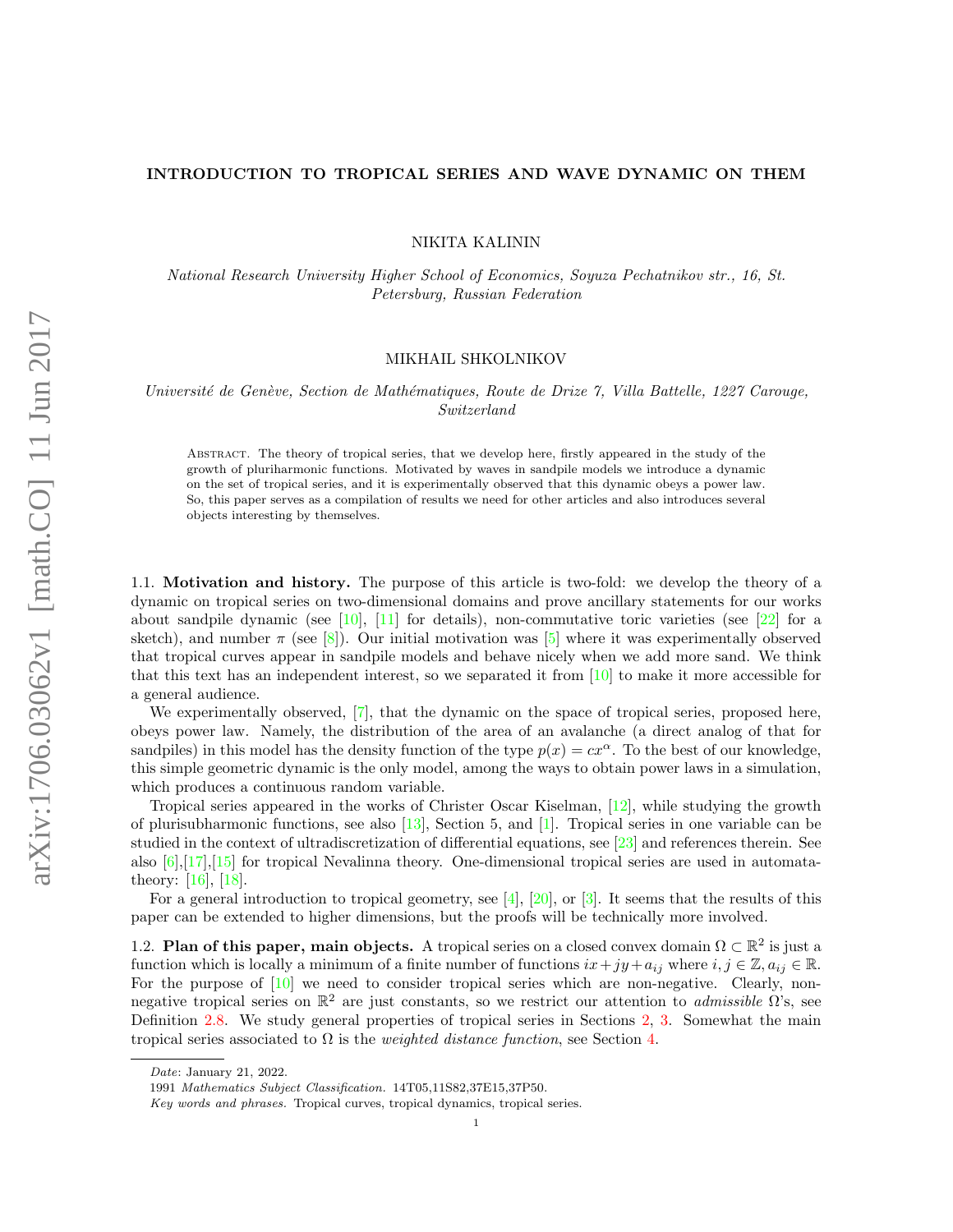<span id="page-1-1"></span>In Section [5](#page-5-0) we define the main character of this paper, the "wave" operator  $G_{\mathbf{p}}$ , where  $\mathbf{p} \in \Omega^{\circ}$  and  $G_{\mathbf{p}}$  acts on tropical series, and study its properties. The word "wave" stands for the fact that  $G_{\mathbf{p}}$  is the scaling limit incarnation of sending waves from  $\bf{p}$  in a sandpile model, see [\[10\]](#page-19-0) for details. Section [6](#page-7-0) is devoted to the dynamic generated by applying operators  $G_{\mathbf{p}}$  for different points. In Section [7](#page-8-0) we show how to lift  $G_{\mathbf{p}}$  to an operator on Laurent polynomials over a field of characteristic two. Its algebraic meaning is yet to be discovered.

In Sections [9,](#page-10-0) [10](#page-11-0) we show how to approximate  $\Omega$  by a somewhat canonical family of Q-polygons, i.e. (possibly non-compact) polygons with finite number of sides of rational slopes.

Sections [12,](#page-14-0) [13](#page-15-0) further reduce the study of dynamic to the case of so called *nice* tropical series, which behave well near the boundary of  $\Omega$ . Proposition [12.4](#page-15-1) tells that in order to approximate  $G = G_{\mathbf{p}_1} G_{\mathbf{p}_2} \ldots 0_{\Omega}$ , by so-called blow-ups we can restrict the dynamic to a Q-polygon close to  $\Omega$ . Proposition [13.2](#page-15-2) asserts that by changing G just a bit we may assume that all tropical curves are smooth (Definition [8.1\)](#page-9-0) during this dynamic. We summarize these results in Section [15.](#page-18-0)

The tropical curve  $C(G)$  for the above function G has the minimal tropical symplectic area (defined in [\[24\]](#page-19-18)) among the curves passing through the points  $\mathbf{p}_1, \ldots, \mathbf{p}_n$ , see Section [14](#page-16-0) where we also explain the name of this notion.

Smooth tropical curves corresponding to nice tropical series are main objects in the proofs in [\[10\]](#page-19-0). [\[11\]](#page-19-1). Using results of this paper we will reduce the theorems in [\[10\]](#page-19-0) to the local questions which can be addressed purely combinatorially with help of super-harmonic functions [\[9\]](#page-19-19).

1.3. Acknowledgments. We thank Andrea Sportiello for sharing his insights on perturbative regimes of the Abelian sandpile model which was the starting point of our work on sandpiles. Our proofs required developing the theory of tropical series, presented here.

The first author, Nikita Kalinin, is funded by SNCF PostDoc.Mobility grant 168647. Support from the Basic Research Program of the National Research University Higher School of Economics is gratefully acknowledged.

The second author, Mikhail Shkolnikov, is supported in part by the grant 159240 of the Swiss National Science Foundation as well as by the National Center of Competence in Research SwissMAP of the Swiss National Science Foundation.

#### 2. Tropical series

<span id="page-1-0"></span>Recall that a tropical Laurent polynomial (later just *tropical polynomial)* f on  $U \subset \mathbb{R}^2$  in two variables is a function  $f: U \to \mathbb{R}$  which can be written as

$$
f(x,y) = \min_{(i,j)\in\mathcal{A}} (ix + jy + a_{ij}), a_{ij} \in \mathbb{R}
$$
 (2.1)

where A is a **finite** subset of  $\mathbb{Z}^2$ . Each point  $(i, j) \in \mathcal{A}$  corresponds to a *monomial*  $ix + jy + a_{ij}$ , the number  $a_{ij}$  is called the coefficient of f of the monomial corresponding to the point  $(i, j) \in \mathcal{A}$ . The locus of the points where a tropical polynomial f is not smooth is a *tropical curve* (see [\[20\]](#page-19-16)). We denote this locus by  $C(f) \subset U$ .

<span id="page-1-2"></span>**Definition 2.2.** (Used on pages  $[4,5,12]$  $[4,5,12]$  $[4,5,12]$ ) Let  $U \subset \mathbb{R}^2, U^{\circ} \neq \emptyset$ . A continuous function  $f: U \to \mathbb{R}$  is called a tropical series if for each  $(x_0, y_0) \in U^{\circ}$  there exists an open neighborhood  $W \subset U$  of  $(x_0, y_0)$ such that  $f|_W$  is a tropical polynomial.

**Definition 2.3** (Cf. Definition [3.1\)](#page-2-2). A *tropical analytic curve* in U is the locus of non-linearity of a tropical series f on  $U^{\circ}$ . We denote this curve by  $C(f) \subset U^{\circ}$ .

**Example 2.4.** Tropical  $\Theta$ -divisors [\[21\]](#page-19-20) are tropical analytic curves in  $\mathbb{R}^2$ , as well as the standard grid – the union of all horizontal and vertical lines passing through lattice points, i.e. the set

$$
C = \bigcup_{k \in \mathbb{Z}} \{ (k, y) | y \in \mathbb{R} \} \cup \{ (x, k) | x \in \mathbb{R} \}.
$$

The following example illustrates that a tropical series on  $\Omega^{\circ}$  in general cannot be extended to  $\partial\Omega$ .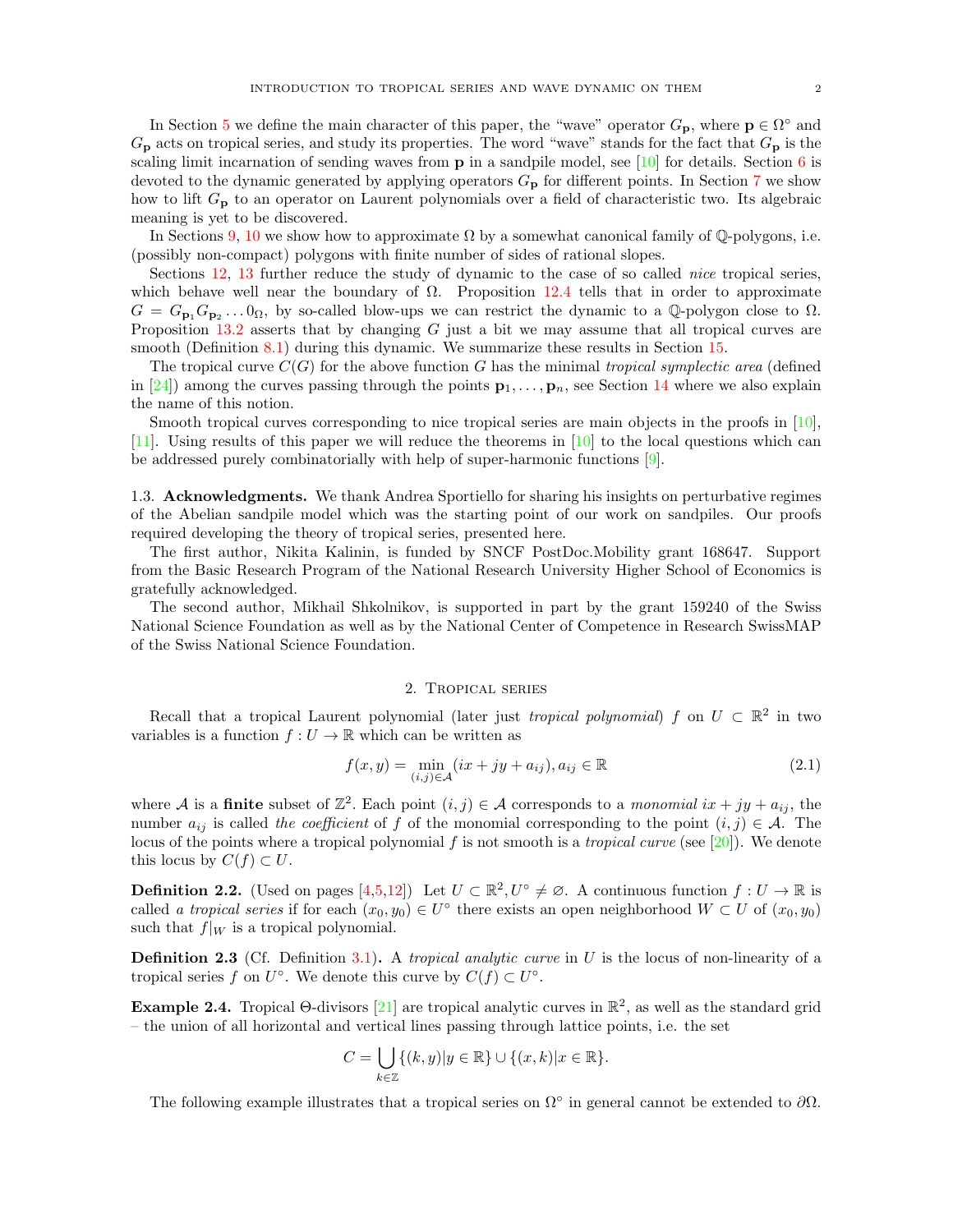<span id="page-2-3"></span>**Example 2.5.** Consider a tropical analytic curve C in the square  $(0, 1] \times [0, 1]$ , presented as

$$
C = \bigcup_{n \in \mathbb{N}} \Big\{ (1/n, y) | y \in [0, 1] \Big\} \cup \Big\{ (x, 1/2) | x \in (0, 1] \Big\}.
$$

For all tropical series f with  $C(f) = C$ , the sequence of values of  $f(x, y)$  tends to  $-\infty$  as  $x \to 0$ .

Question 2.6. When can we extend a tropical series from  $\Omega^{\circ}$  to  $\partial\Omega$ ?

Tropical series on non-convex domains exhibit the behavior as in the following example.

**Example 2.7.** The function  $f(x, y) = \min(3, x + [y])$  is a tropical series on the following U:

$$
U_1 = ([0,5] \times [0,1]) \cup ([4,5] \times [1,2]), U_2 = ([0,5] \times [2,3]) \cup ([4,5] \times [1,2]), U = (U_1 \cup U_2)^{\circ},
$$

but  $f|_{U_1^{\circ}} = \min(3, x), f|_{U_2^{\circ}} = \min(3, x + 2)$  and the monomial x appears with different coefficients 0, 2 in the different parts of U.

<span id="page-2-0"></span>**Definition 2.8.** (Used on pages  $[1,6,13]$  $[1,6,13]$  $[1,6,13]$ ) A convex closed subset  $\Omega \subset \mathbb{R}^2$  is said to be not admissible if one of the following cases takes place:

- $\Omega$  has empty interior  $\Omega^{\circ}$  (i.e.  $\Omega$  is a subset of a line),
- $\Omega$  is  $\mathbb{R}^2$ ,
- $\Omega$  is a half-plane with the boundary of irrational slope,
- $\Omega$  is a strip between two parallel lines of irrational slope.

Otherwise,  $\Omega$  is called *admissible*.

<span id="page-2-6"></span>**Definition 2.9.** (Used on pages [\[4,](#page-3-0)[14\]](#page-13-0)) Let  $\Omega \subset \mathbb{R}^2$ . For  $(i, j) \in \mathbb{Z}^2$  denote by  $c_{ij} \in \mathbb{R} \cup \{-\infty\}$  the infimum of  $ix + jy$  over  $(x, y) \in \Omega$ . Let  $\mathcal{A}_{\Omega}$  be the set of pairs  $(i, j)$  with  $c_{ij} \neq -\infty$ . Note that if  $\Omega$  is bounded, then  $\mathcal{A}_{\Omega} = \mathbb{Z}^2$ . For each  $(i, j) \in \mathcal{A}_{\Omega}$  we define

$$
l_{\Omega}^{ij}(x,y) = ix + jy - c_{ij}.
$$

Note that  $l_{\Omega}^{ij}$  is positive on  $\Omega^{\circ}$ . Also,  $\mathcal{A}_{\Omega}$  always contains  $(0,0)$ .

<span id="page-2-4"></span>**Proposition 2.10.** (Used on pages [\[3\]](#page-2-3)) A convex closed set  $\Omega$  is admissible if and only if  $\mathcal{A}_{\Omega} \neq \{(0, 0)\}$ and  $\Omega^{\circ} \neq \emptyset$ .

*Proof.* It is easy to verify that if  $\Omega$  is not admissible, then  $\Omega^{\circ} = \emptyset$  or  $\mathcal{A}_{\Omega} = \{(0,0)\}\$ . Let us prove "only if" direction. Since  $\Omega \neq \mathbb{R}^2$ , there exists a boundary point z of  $\Omega$  and a support line l at z. If the slope of l is rational, then  $A_{\Omega}$  contains the corresponding lattice point; if this slope is irrational but l does not belong to the boundary of  $\Omega$ , then there exists another support line of  $\Omega$  with a close rational slope. So, we may suppose that l is contained in the boundary of  $\Omega$ . If there is no other boundary points of  $\Omega$ , then  $\Omega$  is a half-plane and is not admissible. If there exists another boundary point in  $\partial\Omega\setminus l$ , then we repeat the above arguments and find a support line of  $\Omega$  with rational slope. Another case, i.e. that  $\Omega$  is a strip between two lines of the same irrational slope, is not possible since  $\Omega$  is admissible.  $\Box$ 

### 3. Ω-tropical series

<span id="page-2-1"></span>From now on we always suppose that  $\Omega$  is an **admissible** convex closed subset of  $\mathbb{R}^2$ .

<span id="page-2-2"></span>**Definition 3.1.** (Used on pages [\[2,](#page-1-1)[4,4\]](#page-3-0)) An  $\Omega$ -tropical series is a function  $f : \Omega \to \mathbb{R}_{\geq 0}$ ,  $f|_{\partial \Omega} = 0$ , such that

<span id="page-2-5"></span>
$$
f(x,y) = \inf_{(i,j)\in\mathcal{A}} (ix + jy + a_{ij}), a_{ij} \in \mathbb{R},
$$
\n(3.2)

and  $\mathcal{A} \subset \mathbb{Z}^2$  is not necessary finite. An  $\Omega$ -tropical analytic curve  $C(f)$  on  $\Omega^{\circ}$  is the corner locus (i.e. the set of non-smooth points) of an  $\Omega$ -tropical series on  $\Omega$ °.

The reason to consider only admissible sets is Proposition [2.10](#page-2-4) is that an  $\Omega$ -tropical analytic curve on non-admissible  $\Omega$  is always the empty set, because either  $\Omega^{\circ}$  is empty or the only  $\Omega$ -tropical series is the function 0.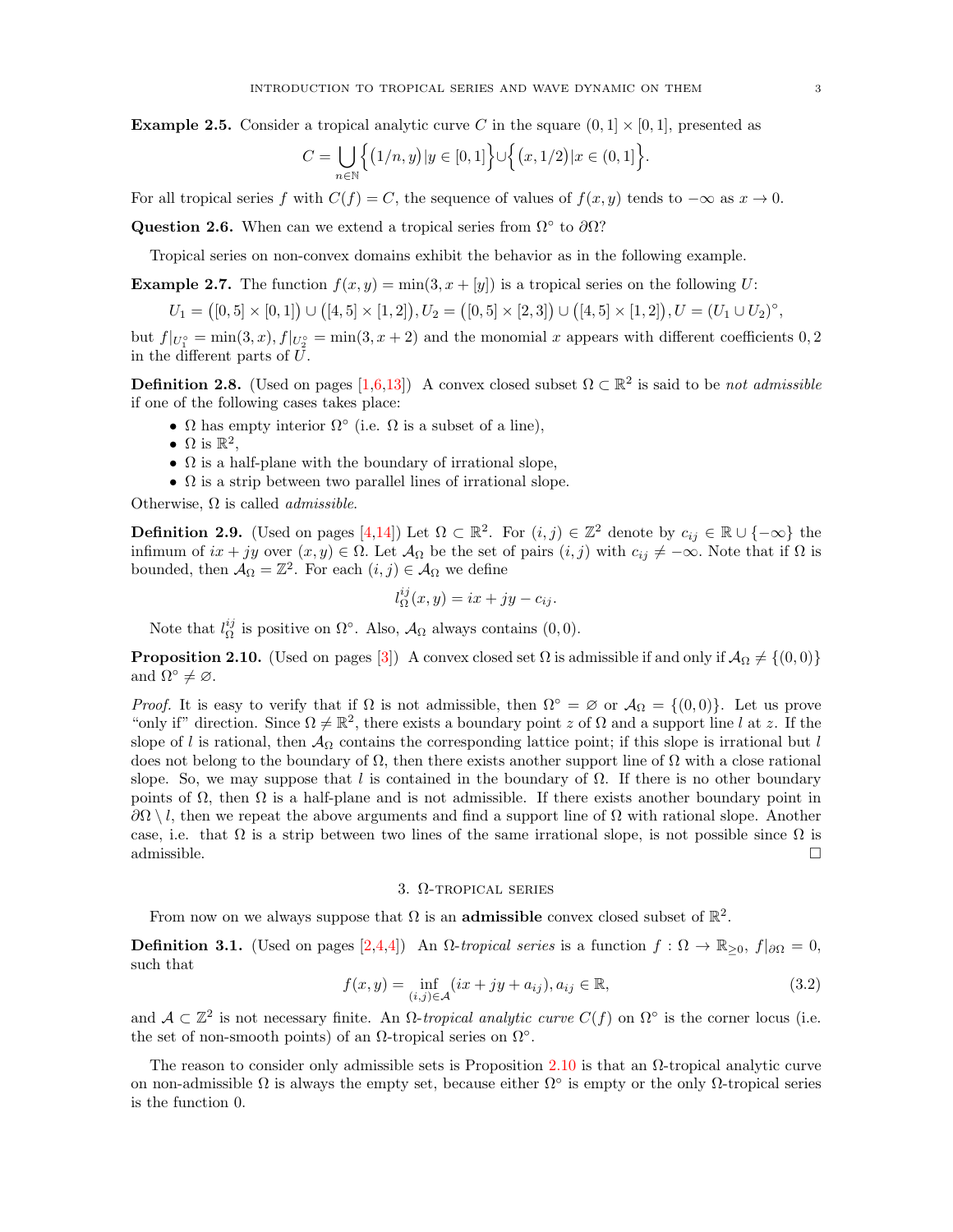<span id="page-3-0"></span>Question 3.3. An  $\Omega$ -tropical series can be thought of an analog of a series  $f_t(x,y) = \sum_{(i,j) \in A_{\Omega}} t^{a_{ij}} x^i y^j$ with  $t \in \mathbb{R}_{>0}$  very small. Is is true that  $\Omega$  is the limit of the images of the region of convergence of  $f_t$ under the map  $log_t : (x, y) \to (log_t |x|, log_t |y|)$ , and the corresponding  $\Omega$ -tropical analytic curve is the limit of the images of  $\{f_t(x,y)=0\}$  under  $\log_t |\cdot|$  when  $t \to 0$ ?

<span id="page-3-1"></span>**Lemma 3.4.** (Used on pages [\[4,4](#page-3-0)[,7,](#page-6-0)[8,](#page-7-1)[13,13\]](#page-12-0)) Let  $U \subset \mathbb{R}^2$  be an open set and  $K \subset U$  be a compact set. For any  $C > 0$  the set

$$
\mathcal{M} = \left\{ (i,j) \in \mathbb{Z}^2 | \exists d \in \mathbb{R}, (ix + jy + d)|_U \ge 0, \exists (x_0, y_0) \in K, (ix_0 + jy_0 + d) \le C \right\},\
$$

i.e. the set of monomials which potentially can contribute on K to an  $\Omega$ -tropical function f with  $\max_K f \leq C$ , is finite.

*Proof.* If  $U = \mathbb{R}^2$ ,  $\mathcal{M} = \{(0,0)\}\$ . So, let  $R > 0$  denote the distance between K and  $\mathbb{R}^2 \setminus U$ . Then  $(ix+jy+d)|_K \geq R \cdot \sqrt{i^2+j^2}$  for any i, j and d such that  $(ix+jy+d)|_U \geq 0$ . Therefore,  $i^2+j^2 \leq C^2R^{-2}$ for all  $(i, j) \in \mathcal{M}$ .

<span id="page-3-3"></span>**Lemma 3.5.** (Used on pages [\[5\]](#page-4-1)) In the definition of an Ω-tropical series f,  $(3.2)$ , we can replace "inf" by "min", i.e. at every point  $(x, y) \in \Omega^{\circ}$  we have

$$
\inf_{(i,j)\in\mathcal{A}} (ix + jy + a_{ij}) = \min_{(i,j)\in\mathcal{A}} (ix + jy + a_{ij}).
$$

*Proof.* Suppose that for a point  $(x_0, y_0) \in \Omega^{\circ}$  and for each  $(i, j) \in A$  the value of the monomial  $a_{ij} + ix_0 + jy_0$  is distinct from the value of the infimum

$$
\inf_{(i,j)\in\mathcal{A}}(ix_0+jy_0+a_{ij}).
$$

Thus, there exists C > 0 such that we have  $a_{ij} + ix_0 + jy_0 < C$  for infinite number of monomials  $(i, j) \in \mathcal{A}$ . Since  $(a_{ij} + ix + jy)|_{\Omega} \geq 0$  for all  $(i, j) \in \mathcal{A}$ , applying Lemma [3.4](#page-3-1) yields a contradiction.  $\square$ 

At a point on  $\partial\Omega$  where there is no tangent line with a rational slope we actually have to take the infimum, cf. the proof of Lemma [4.4.](#page-4-2) Similarly, applying Lemma [3.4](#page-3-1) for small compact neighbors of points we obtain the following result.

Corollary 3.6. An  $\Omega$ -tropical series (Definition [3.1\)](#page-2-2) is a tropical series on  $\Omega$  in the sense of Definition [2.2.](#page-1-2)

Note that an  $\Omega$ -tropical series  $f : \Omega \to \mathbb{R}$  always has different presentations as the minimum of linear functions. For example, if  $\Omega$  is the square  $[0,1] \times [0,1] \subset \mathbb{R}^2$ , then  $\min(x, 1-x, y, 1-y, 1/3)$  equals at every point of  $\Omega$  to  $\min(x, 1-x, y, 1-y, 1/3, 2x, 5-2x)$ .

<span id="page-3-5"></span>Definition 3.7 (cf. [\[13\]](#page-19-7), Lemma 5.3). (Used on pages [\[7\]](#page-6-0)) To resolve this ambiguity, we suppose that, in  $\Omega^{\circ}$ , a tropical series f is always (if the opposite is not stated explicitly) given by

<span id="page-3-2"></span>(Used on pages [4,7,8]) 
$$
f(x, y) = \min_{(i,j)\in\mathcal{A}} (ix + jy + a_{ij})
$$
 (3.8)

with  $\mathcal{A} = \mathcal{A}_{\Omega}$  (Definition [2.9\)](#page-2-6) and with as minimal as possible coefficients  $a_{ij}$ . We call this presentation the canonical form of a tropical series. For each  $\Omega$ -tropical series there exists a unique canonical form.

<span id="page-3-6"></span>**Example 3.9.** The canonical form of  $\min(x, 1-x, y, 1-y, 1/3)$  on  $\Omega = [0, 1] \times [0, 1]$  is  $f(x, y)$  as in [\(3.8\)](#page-3-2) with  $\mathcal{A} = \mathbb{Z}^2$ ,  $a_{00} = 1/3$  and  $a_{ij} = -\min_{(x,y)\in\Omega} (ix + jy)$  for  $(i, j) \in \mathbb{Z}^2 \setminus \{(0, 0)\}.$ 

Proof. It is easy to check that  $f(x, y) = \min(x, 1-x, y, 1-y, 1/3)$  on  $\Omega$ . All the coefficients  $a_{ij}$ ,  $(i, j) \neq j$  $(0,0)$  are chosen as minimal with the condition that  $ix + jy + a_{ij}$  is non-negative on  $\Omega$ . Finally, in the canonical form of min $(x, 1-x, y, 1-y, 1/3)$  the coefficient  $a_{00}$  can not be less than 1/3.

<span id="page-3-4"></span>**Lemma 3.10.** (Used on pages [\[7\]](#page-6-0)) Suppose that  $\Omega$  is admissible and a continuous function  $f : \Omega \to \mathbb{R}$ satisfies two conditions: 1)  $f|_{\Omega}$ ° is a tropical series, and 2)  $f|_{\partial\Omega} = 0$ . Then f is an  $\Omega$ -tropical series (Definition [3.1\)](#page-2-2).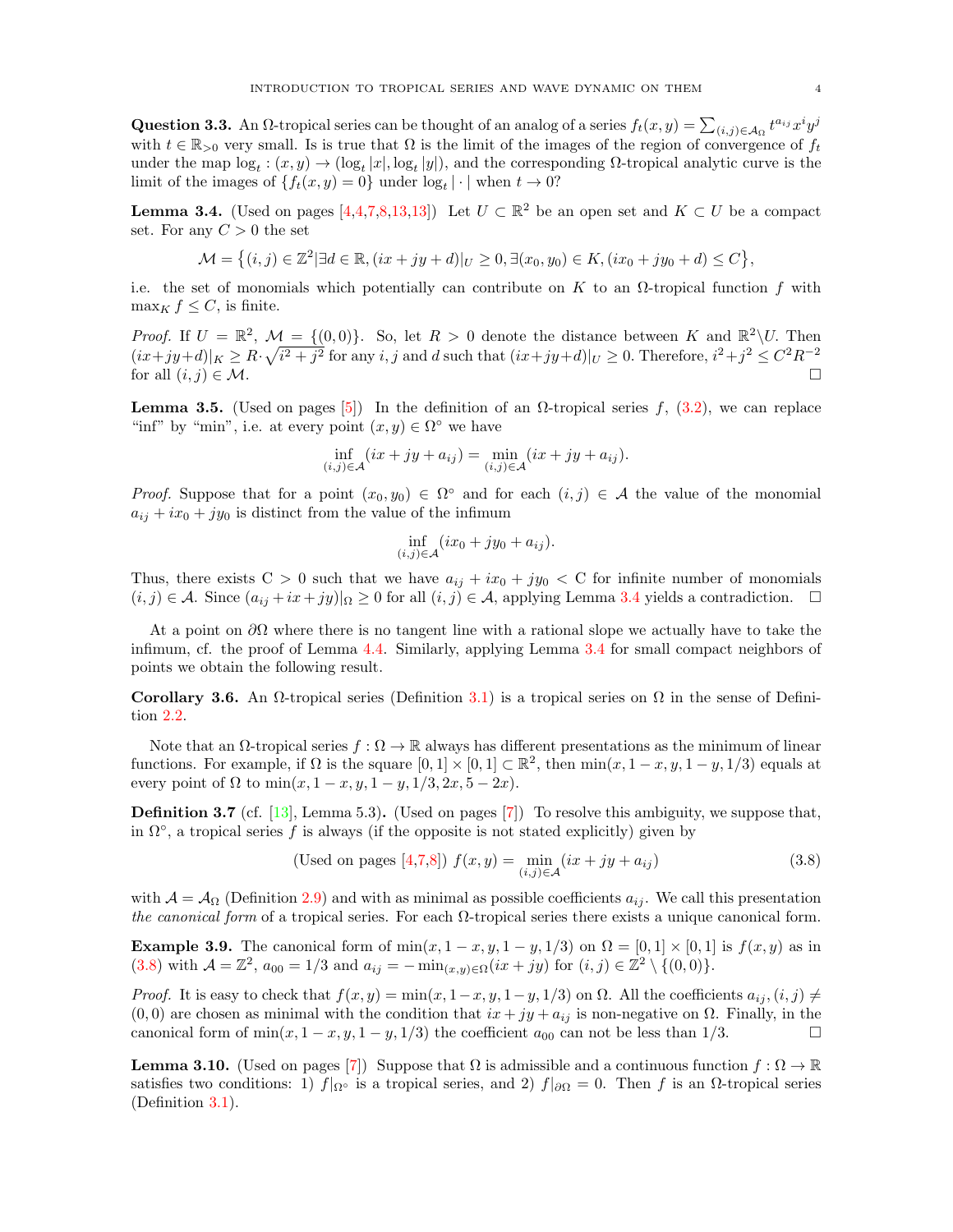<span id="page-4-1"></span>Proof. Let  $f|_U = ix + jy + a_{ij}$  for an open  $U \subset \Omega^{\circ}$ . It follows from convexity of  $\Omega$  and local concaivity of f that  $f(x, y) \leq ix + jy + a_{ij}$  on  $\Omega$ . Therefore in  $\Omega^{\circ}$  we have

$$
f(x,y) = \min\{ix + jy + a_{ij}|(i,j,a_{ij}), \exists \text{ open } U \subset \Omega^{\circ}, f(x,y)|_U = ix + ij + a_{ij}\}.
$$

### 4. Tropical distance function

<span id="page-4-4"></span><span id="page-4-0"></span>**Definition 4.1.** (Used on pages  $[5,5,7]$  $[5,5,7]$ ) We use the notation of  $(2.9)$ . The weighted distance function  $l_{\Omega}$  on  $\Omega$  is defined by

$$
l_{\Omega}(x,y) = \inf \left\{ l_{\Omega}^{ij}(x,y) | (i,j) \in \mathcal{A}_{\Omega} \setminus \{ (0,0) \} \right\}.
$$

An example of a tropical analytical curve defined by  $l_{\Omega}$  is drawn on the right hand side of Figure [1.](#page-4-3)

<span id="page-4-5"></span>**Remark 4.2.** (Used on pages [\[6\]](#page-5-1)) If  $f(x, y) = ix + jy + a_{ij}$ ,  $(i, j) \in \mathbb{Z}^2 \setminus \{(0, 0)\}, a_{ij} \in \mathbb{R}$ ,  $f|_{\Omega} \ge 0$ , then  $f \geq l_{\Omega}$  on  $\Omega$ .

The same argument in the proof of Lemma [3.5](#page-3-3) proves the following lemma.

<span id="page-4-3"></span>**Lemma 4.3.** The function  $l_{\Omega}$  is a tropical series in  $\Omega^{\circ}$  (Definition [2.2\)](#page-1-2).



FIGURE 1. The central picture shows the corner locus of the right picture which is  $l_{\Omega}$ (Definition [4.1\)](#page-4-4) for  $\Omega = \{x^2 + y^2 \le 1\}.$ 

<span id="page-4-2"></span>**Lemma 4.4.** (Used on pages [\[4,](#page-3-0)[7\]](#page-6-0)) The function  $l_{\Omega}$  is an  $\Omega$ -tropical series.

*Proof.* It is enough to prove that  $l_{\Omega}$  is zero on  $\partial\Omega$  and continuous when we approach  $\partial\Omega$ . It is clear that  $l_{\Omega} = 0$  on the points of  $\{l_{\Omega}^{ij} = 0\} \cap \partial \Omega$  for all  $(i, j) \in \mathcal{A}_{\Omega}$ . Suppose that there exists a point  $(x_1, y_1) = z \in \partial\Omega$  where the only support line L is of irrational slope  $\alpha$ .

Since  $\Omega$  is admissible, there exists a point  $z' = (x_2, y_2) \in L$  which does not belong to  $\partial \Omega$ . Using continued fractions for  $\alpha$ , we get two sequences of numbers,  $p_{2n}/q_{2n} < \alpha < p_{2n+1}/q_{2n+1}$  such that

$$
|\alpha - p_m/q_m| < 1/q_m^2, \text{ for all } m,
$$

and  $q_m$  tends to infinity. Either for all even k, or for all odd k the line through z' with the slope  $p_k/q_k$ does not intersect  $\Omega$ , so  $(-p_k, q_k) \in \mathcal{A}_{\Omega}$  or  $(p_k, -q_k) \in \mathcal{A}_{\Omega}$ . Thus, for such k the absolute value of the linear function

$$
l_k(x,y) = q_i \left( y - \frac{p_k}{q_k} x - \left( y_2 - \frac{p_k}{q_k} x_2 \right) \right)
$$

estimates  $l^{-p_k,q_k}(x,y), (x,y) \in \Omega^{\circ}$  from above. The absolute value of  $l_k$  at z is

$$
|-p_k x_1 + q_k y_1 + (p_k x_2 - q_k y_2)| = |p_k (x_2 - x_1) + q_k (y_1 - y_2)| =
$$
  

$$
|(x_1 - x_2)(-p_k + q_k \alpha)| = |(x_1 - x_2)(\alpha - p_k/q_k)q_k| \le \left|\frac{x_1 - x_2}{q_k}\right|,
$$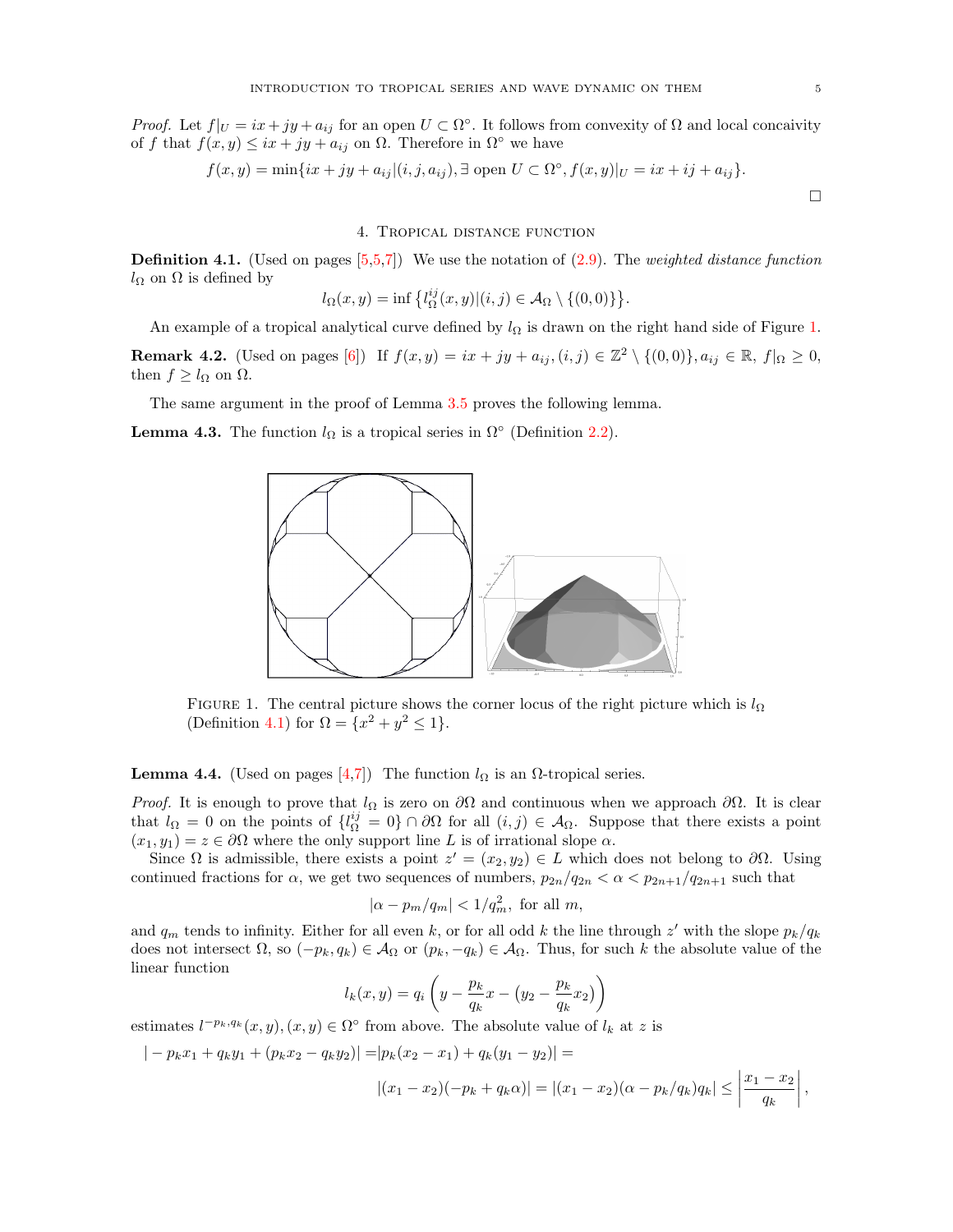<span id="page-5-1"></span>which tends to zero as  $i \to \infty$ . Therefore, we can construct a sequence of functions  $l_k, k \to \infty$ , whose values at z tend to zero, and  $l_{\Omega} \leq |l_k|$ . This proves both continuity of  $l_{\Omega}$  at z and that  $l_{\Omega}(z) = 0$ for all  $z \in \partial \Omega$ .

#### $\Box$

## 5. WAVE OPERATORS  $G_{\bf p}$

<span id="page-5-0"></span>Recall that  $\Omega \subset \mathbb{R}^2$  is admissible (Definition [2.8\)](#page-2-0). Let  $P = {\bf{p}_1, ..., p_n}$  be a finite collection of points in  $\Omega^{\circ}$ . Let g be an  $\Omega$ -tropical series.

**Definition 5.1.** (Used on pages) Denote by  $V(\Omega, P, f)$  the set of  $\Omega$ -tropical series g such that  $g|_{\Omega} \geq f$ and g is not smooth at each of the points  $p \in P$ .

**Lemma 5.2.** (Used on pages) The set  $V(\Omega, P, f)$  is not empty.

*Proof.* Since  $\Omega$  is admissible,  $l_{\Omega}$  is well defined, and the function

$$
f'(z) = f(z) + \sum_{\mathbf{p} \in P} \min(l_{\Omega}(z), l_{\Omega}(\mathbf{p}))
$$

belongs to  $V(\Omega, P, f)$ .

Clearly, if  $f \ge g$  then  $V(\Omega, P, f) \subset V(\Omega, P, g)$ .

**Definition 5.3.** (Used on pages) For a finite subset P of  $\Omega$ <sup>°</sup> and an  $\Omega$ -tropical series f we define an operator  $G_P$ , given by

$$
G_P f(z) = \inf \{ g(z) | g \in V(\Omega, P, f) \}.
$$

If P contains only one point **p** we write  $G_{\mathbf{p}}$  instead of  $G_{\{\mathbf{p}\}}$ .

<span id="page-5-2"></span>**Lemma 5.4.** (Used on pages [\[8\]](#page-7-1)) Let g and f be two tropical series on  $\Omega^{\circ}$  such that  $g \leq f$  and  $P \subset \Omega^{\circ}$ . Then  $G_P g \leq G_P f$ .

*Proof.* Indeed,  $G_P f \geq f \geq g$  and  $G_P f$  is not smooth at P. Therefore,  $G_P g \leq G_P f$  by definition of  $G_P g.$ 



FIGURE 2. First row shows how curves given by  $G_p0_\Omega$  depend on the position of the point in the pentagon  $\Omega$ . The second row shows monomials in their minimal canonical form. Note that the coordinate axes of the second row are actually reversed. Each lattice point on a below picture represents a face where the corresponding monomial is dominating on a top picture, see the bottom-right picture.

In Lemma [5.9](#page-6-1) we prove that each individual  $G_{\mathbf{p}}$  simply contracts a face of a tropical curve  $C(f)$ until  $C(G_{\mathbf{p}}f)$  passes through **p**, see Figure [4.](#page-7-2) In Proposition [6.1](#page-7-3) we will prove that  $G_P$  can be obtained as the limit of repetitive applications  $G_{\mathbf{p}}$  for  $\mathbf{p} \in P$ .

We denote by  $0_{\Omega}$  the function  $f \equiv 0$  on  $\Omega$ .

**Lemma 5.5.** For  $p \in \Omega^{\circ}$  we have  $G_{p}0_{\Omega}(z) = \min(l_{\Omega}(z), l_{\Omega}(p)).$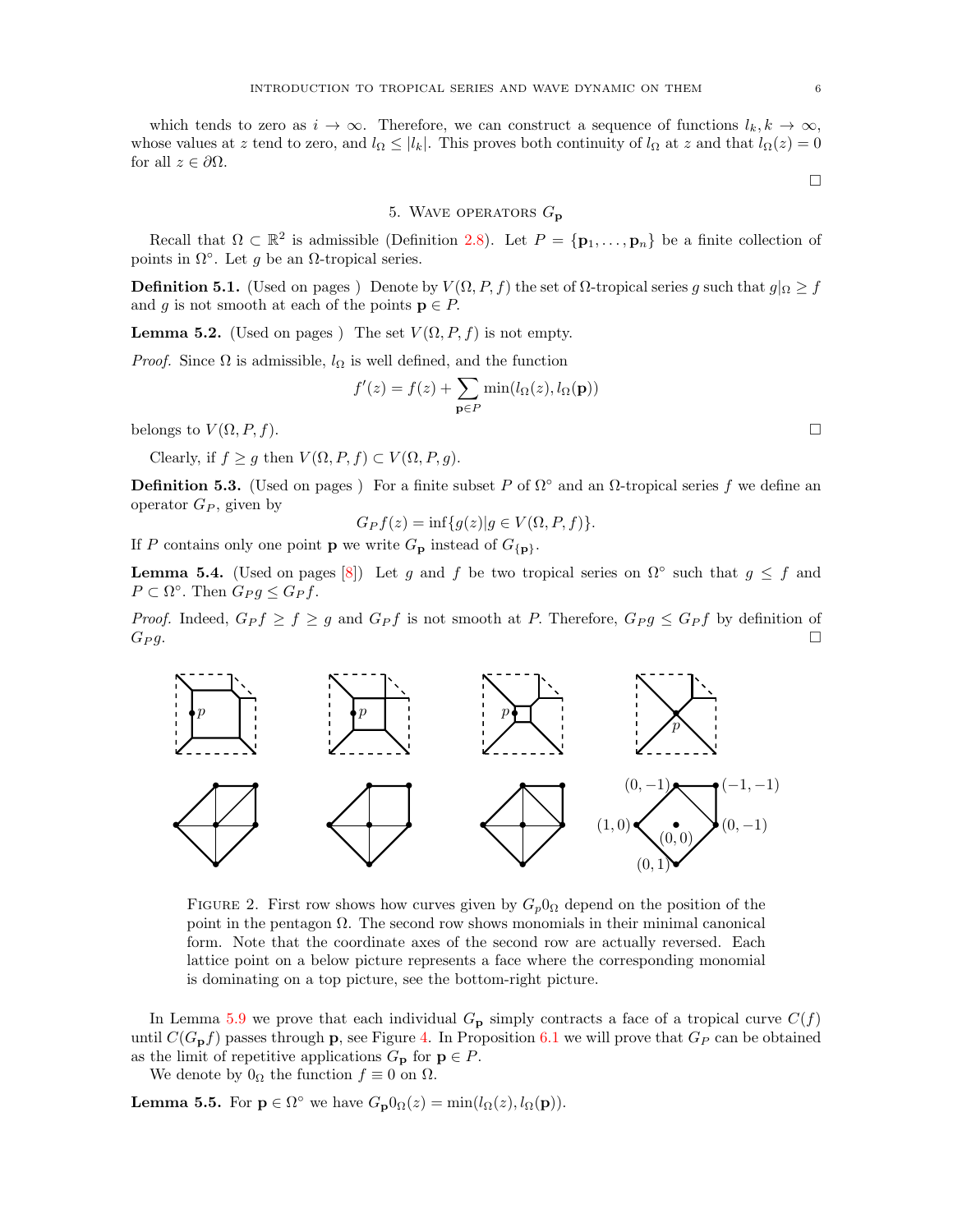<span id="page-6-0"></span>

FIGURE 3. On the left:  $\Omega$ -tropical series min $(x, y, 1-x, 1-y, 1/3)$  and the corresponding tropical curve. On the right: the result of applying  $G_{(\frac{1}{5},\frac{1}{2})}$  to the left picture. The new Ω-tropical series is  $min(2x, x + \frac{2}{15}, y, 1-x, 1-y, \frac{1}{3})$  and the corresponding tropical curve is presented on the right. The fat point is  $(\frac{1}{5}, \frac{1}{2})$ . Note that there appears a new face where  $2x$  is the dominating monomial.

*Proof.* Indeed, all the coefficients, except  $a_{00}$ , in the canonical form of  $G_p0_\Omega$  can not be less than in  $l_\Omega$ by Remark [4.2,](#page-4-5) and if  $a_{00}$  were less than  $l_{\Omega}(\mathbf{p})$ , then the function would be smooth at **p**.

<span id="page-6-2"></span>**Proposition 5.6.** (Used on pages [\[7](#page-6-0)[,8](#page-7-1)[,11\]](#page-10-1)) For any  $z \in \Omega$  and  $P = \{p_1, \ldots, p_n\}$  the following inequality holds

$$
G_P0_\Omega \leq n \cdot l_\Omega(z).
$$
 verified

*Proof.* For each point  $p \in P$  we consider the function  $(G_p 0_\Omega)(z) = \min(l_\Omega(z), l_\Omega(p))$ , which is not smooth at **p** and  $(G_{p}0_{\Omega})|_{\partial\Omega} = 0$ . Finally,

$$
G_P 0_\Omega \le \sum_{\mathbf{p} \in P} G_{\mathbf{p}} 0_\Omega \le n \cdot l_\Omega.
$$

<span id="page-6-4"></span>**Lemma 5.7.** (Used on pages [\[12\]](#page-11-1)) If f is an  $\Omega$ -tropical series, then  $G_P f$  is an  $\Omega$ -tropical series. verified

*Proof.* Let  $g \in V(\Omega, P, f)$ ,  $z_0 \in \Omega^{\circ}$  and  $K \subset \Omega^{\circ}$  be a compact set such that  $z_0 \in K^{\circ}$ . Denote by  $C > 0$ the maximum of g on K. Consider the set M of all  $(i, j) \in \mathbb{Z}^2$  for which there exist  $d \in \mathbb{R}$ ,  $(x_0, y_0) \in K$ such that  $0 \leq (xi + yj + d)|_{\Omega^{\circ}}, ix_0 + jy_0 + d \leq C$ . The set M is finite by Lemma [3.4.](#page-3-1) Therefore, the restriction of any tropical series  $g \in V(\Omega, P, f)$  to K can be expressed as a tropical polynomial  $\min_{(i,j)\in\mathcal{M}}(ix+jy+a_{ij}(g))$ . In particular, if we denote by  $a_{ij}$  the infimum of  $a_{ij}(g)$  for all  $g\in V(\Omega, P, f)$ then

$$
G_P f|_K = \min_{(i,j)\in\mathcal{M}} (ix + jy + a_{ij}),
$$

so  $G_{P}f$  is a tropical series.

It follows from Proposition [5.6,](#page-6-2) that  $G_P f \leq f + n \cdot l_{\Omega}$ . Then,  $l_{\Omega}|_{\partial \Omega} = 0$  by Lemma [4.4.](#page-4-2) Therefore  $G_P f|_{\partial\Omega} = 0$  and, thus, Lemma [3.10](#page-3-4) concludes the proof that  $G_P f$  is an  $\Omega$ -tropical series.

**Definition 5.8.** (Used on pages) For an  $\Omega$ -tropical series f in the canonical form (see [\(3.8\)](#page-3-2), Defini-tion [3.7\)](#page-3-5),  $(k, l) \in \mathcal{A}$ , and  $c \geq 0$  and we denote by  $\text{Add}_{kl}^{c} f$  the  $\Omega$ -tropical series

$$
(\text{Add}_{kl}^c f)(x, y) = \min \left( a_{kl} + c + kx + ly, \min_{\substack{(i,j) \in \mathcal{A} \\ (i,j) \neq (k,l)}} (a_{ij} + ix + jy) \right).
$$

<span id="page-6-1"></span>**Lemma 5.9.** (Used on pages  $[6,8,9]$  $[6,8,9]$  $[6,8,9]$ ) Let  $f = min_{(i,j)\in\mathcal{A}_{\Omega}}(ix+jy+a_{ij})$  be an  $\Omega$ -tropical series in the canonical form, suppose that  $\mathbf{p} = (x_0, y_0) \in \Omega^{\circ} \setminus C(f)$ . Suppose that f is equal to  $kx + ly + a_{kl}$  near p. Consider the function

<span id="page-6-3"></span>
$$
f'(x,y) = \min_{(i,j)\in\mathcal{A}_{\Omega}, (i,j)\neq (k,l)} (ix + jy + a_{ij}).
$$
\n(5.10)

Then,  $G_{\mathbf{p}}f = \text{Add}_{kl}^c f$  with  $c = f'(\mathbf{p}) - kx_0 - ly_0$ .

 $\Box$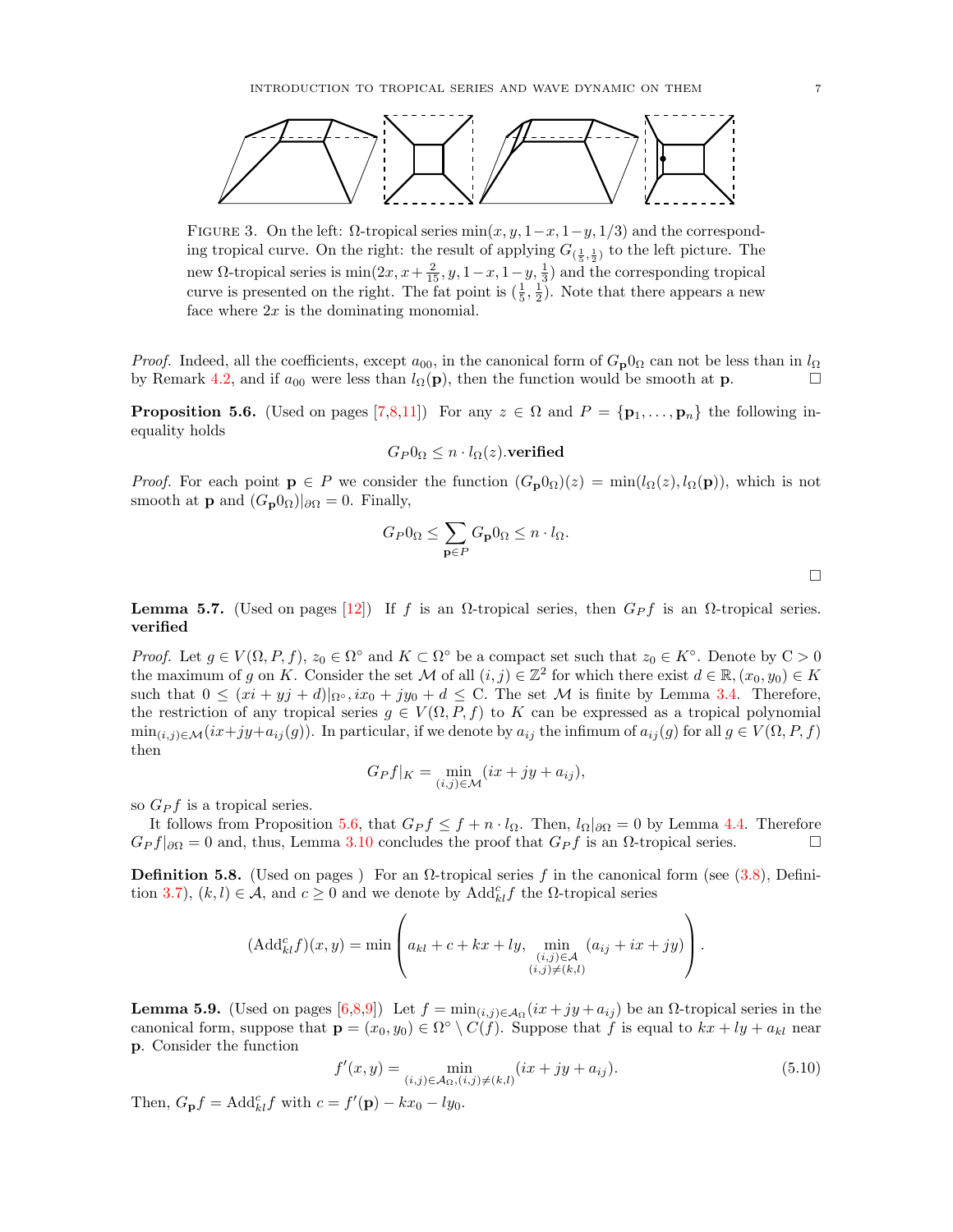<span id="page-7-2"></span><span id="page-7-1"></span>

FIGURE 4. Illustration for Remark [5.12.](#page-7-4) The operator  $G_{\mathbf{p}}$  shrinks the face  $\Phi$  where **p** belongs to. Firstly,  $t = 0$ , then  $t = 0.5$ , and finally  $t = 1$  in Add $_{ij}^{ct}f$ . Note that combinatorics of the curve can change when t goes from 0 to 1.

*Proof.*  $G_{\mathbf{p}}(f)$  is at most min  $(f', kx + ly + (f'(\mathbf{p}) - kx_0 - ly_0))$  by definition. Therefore f and  $G_p f$ differ only at one monomial. Also, direct calculation shows that  $\min(f', kx + ly + c)$  is smooth at **p** as long as  $c < f'(\mathbf{p}) - kx_0 - ly_0$ , which finishes the proof.

**Corollary 5.11.** In the notation of Definition [4.1,](#page-4-4) for a point  $\mathbf{p} \in \Omega^{\circ}$ , for each  $z \in \Omega$  we have

$$
(G_{\mathbf{p}}0_{\Omega})(z) = \min\{l_{\Omega}(z), l_{\Omega}(\mathbf{p})\}.
$$

<span id="page-7-4"></span>**Remark 5.12.** (Used on pages [\[7,7,](#page-6-0)[10](#page-9-1)[,16,](#page-15-3)[19\]](#page-18-1)) Suppose that  $G_{\mathbf{p}}f = \text{Add}_{kl}^cf$ . We can include the operator  $\text{Add}_{kl}^c$  into a continuous family of operators

$$
f \to \text{Add}_{kl}^{ct} f
$$
, where  $t \in [0, 1]$ .

This allows us to observe the tropical curve *during* the application of  $\text{Add}_{kl}^c$ , in other words, we look at the family of curves defined by tropical series  $\text{Add}_{kl}^{ct} f$  for  $t \in [0,1]$ . See Figure [4.](#page-7-2)

# 6. DYNAMIC GENERATED BY  $G_{\mathbf{p}}$  for  $\mathbf{p} \in P$ .

<span id="page-7-0"></span>Recall that  $P = {\{\mathbf{p}_i\}}_{i=1}^n$ ,  $P \subset \Omega^{\circ}$ . Let  $Q = {\{\mathbf{q}_1, \mathbf{q}_2, \dots\}}$  be an infinite sequence of points in P where each point  $\mathbf{p}_i, i = 1, \ldots, n$  appears infinite number of times. Let f be any  $\Omega$ -tropical series. Consider a sequence of  $\Omega$ -tropical series  $\{f_m\}_{m=1}^{\infty}$  defined recursively as

$$
f_1 = f, f_{m+1} = G_{\mathbf{q}_m} f_m.
$$

<span id="page-7-3"></span>**Proposition 6.1.** The sequence  $\{f_m\}_{m=1}^{\infty}$  uniformly converges to  $G_P f$ .

*Proof.* First of all,  $G_P f$  has an upper bound  $f + n l_{\Omega}$  by arguments as in Proposition [5.6.](#page-6-2) Applying Lemma [5.4,](#page-5-2) induction on m and the obvious fact that  $G_{\mathbf{p}_m}G_P f = G_P f$  we have that  $f_m \leq G_P f$  for all m. It follows from Lemmata [3.4,](#page-3-1) [5.9](#page-6-1) that  $G_{\mathbf{q}_m}, m = 1, \ldots$  change only a certain fixed finite subset of monomials in  $f_m$ . This implies the uniform convergence: since the family  $\{f_m\}_{m=1}^\infty$  is pointwise monotone and bounded, it converges to some  $\Omega$ -tropical series  $\hat{f} \leq G_P f$ . Indeed, to find the canonical form of f we can take the limits (as  $m \to \infty$ ) of the coefficients for  $f_m$  in their canonical forms [\(3.8\)](#page-3-2).

It is clear that f is not smooth at all the points P. Therefore, by definition of  $G_P$  we have  $f \geq G_P f$ , which finishes the proof.

**Remark 6.2.** Note that in the case when  $\Omega$  is a lattice polygon and the points P are lattice points, all the increments c of the coefficients in  $G_{\mathbf{p}} = \text{Add}_{kl}^c$  are integers, and therefore the sequence  $\{f_m\}$ always stabilizes after a finite number of steps.

<span id="page-7-5"></span>**Lemma 6.3.** (Used on pages [\[9\]](#page-8-1)) Let  $\varepsilon > 0$ ,  $\mathcal{B} \subset \mathbb{Z}^2$  and  $f, g$  be two tropical series in  $\Omega^{\circ}$  written as

$$
f(x,y) = \min_{(i,j)\in\mathcal{B}} (ix + jy + a_{ij}), g(x,y) = \min_{(i,j)\in\mathcal{B}} (ix + jy + a_{ij} + \delta_{ij}).
$$

If  $|\delta_{ij}| < \varepsilon$  for each  $(i, j) \in \mathcal{B}$ , then  $C(f)$  is 2 $\varepsilon$ -close to  $C(g)$ .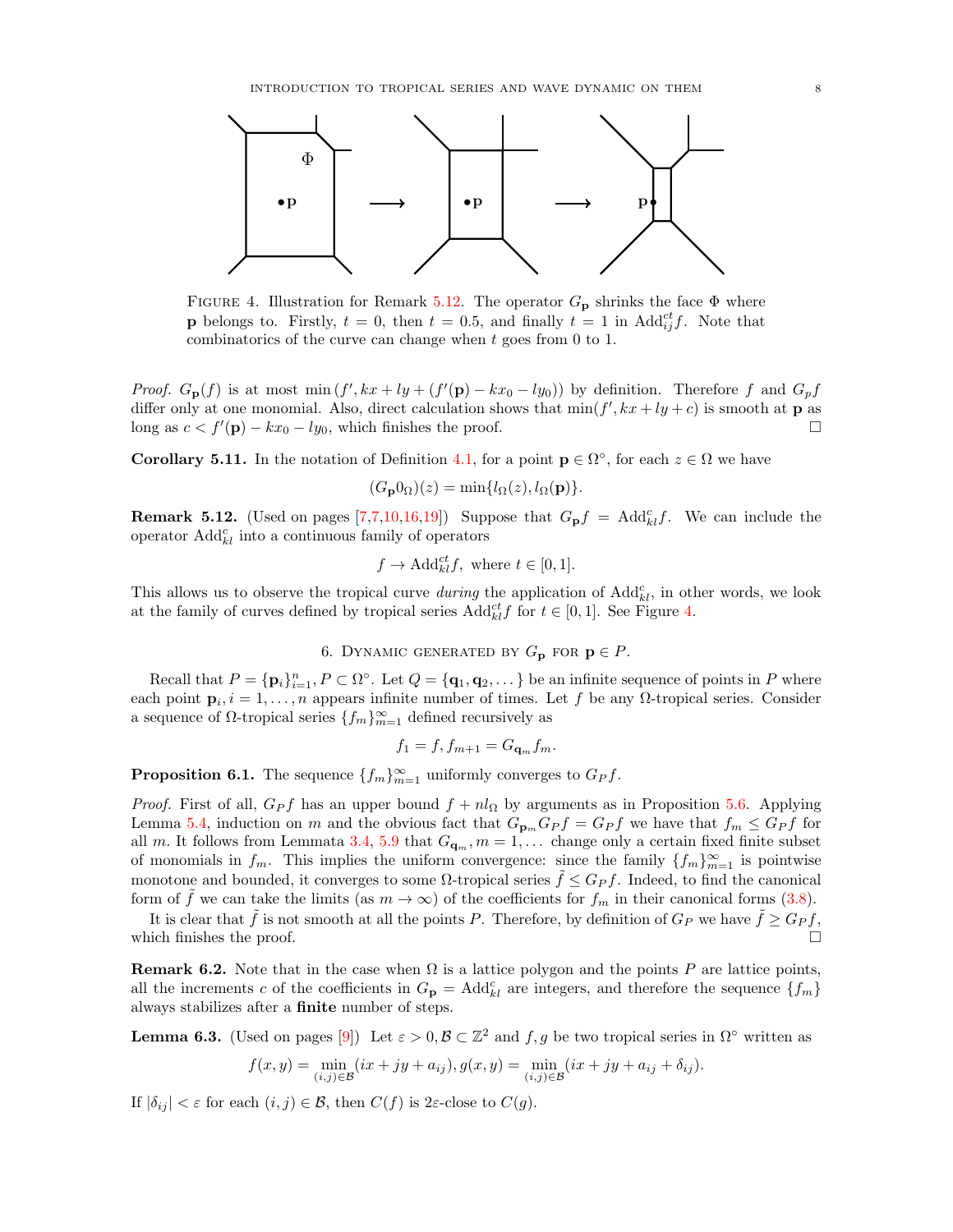<span id="page-8-1"></span>*Proof.* Let  $z \in C(f)$ ,  $l_1, l_2$  be two monomials of f, which are minimal at z. Suppose that  $B_{2\varepsilon}(z) \cap C(g) =$  $\emptyset$ . Therefore  $g|_{B_{2\varepsilon}(z)} = l(x, y)$  where  $l : \mathbb{R}^2 \to R$  is a linear function with integer slope. Without loss of generality we may suppose that  $z = (0, 0), f(z) = 0$  and  $l(x, y) = c$ . Clearly,  $c \geq -\varepsilon$ . At least one of  $l_1, l_2$  is not a constant, by  $SL(2, \mathbb{Z})$ -change of coordinates we may suppose that  $l_1 = x$ . Then, in g, the monomial x has the coefficient  $\delta_{1,0}$  which satisfies  $|\delta_{1,0}| \leq \varepsilon$ . But then  $x + \delta_{1,0} \leq -\varepsilon \leq c$  at a point in  $B_{2\varepsilon}(0,0)$ , so this point belongs to  $C(g)$ , which is a contradiction.

**Remark 6.4.** Note that if  $G_{\mathbf{q}_n} \dots G_{\mathbf{q}_1} f$  is close to the limit  $G_P f$ , then by Lemma [6.3](#page-7-5) we see that the corresponding tropical curves are also close to each other.

**Definition 6.5.** For two  $\Omega$ -tropical series  $f = \inf(ix + jy + a_{ij})$ ,  $(i, j) \in \mathcal{B}$  and  $g = \inf(ix + jy + a_{ij})$  $b_{ij}$ ,  $(i, j) \in \mathcal{B}$  we define  $\rho(f, g) = \sup_{\mathcal{B}}(|a_{ij} - b_{ij}|).$ 

<span id="page-8-2"></span>**Lemma 6.6.** If  $f, g$  are two  $\Omega$ -tropical series and  $\mathbf{p} \in \Omega^{\circ}$ , then  $\rho(G_{\mathbf{p}}f, G_{\mathbf{p}}g) \leq \rho(f, g)$ .

*Proof.* Note that for each  $z \in \Omega$ ,  $|f(z) - g(z)| \le \rho(f, g)$ . Therefore, if **p** belong to the face where  $ix + jy + a_{ij} = f(x, y)$  and  $ix + jy + b_{ij} = g(x, y)$ , then it follows from [\(5.10\)](#page-6-3) that the coefficients in monomial  $ix + jy$  in  $G_{\mathbf{p}}f$ ,  $G_{\mathbf{p}}g$  differ by at most  $\rho(f, g)$ .

Let **p** belong to different faces in  $C(f)$ ,  $C(g)$ , i.e.  $ix + jy + a_{ij} = f(x, y)$ ,  $i'x + j'y + b_{i'j'} = g(x, y)$ near **p**. Without loss of generality we may suppose that  $i' = j' = 0$  and  $\mathbf{p} = (0,0)$ . Therefore,  $a_{ij} \le a_{00}, b_{ij} \ge b_{00}, a_{00} \le b_{00} + \rho(f, g)$ . Finally,  $G_{\mathbf{p}}f$  increases  $a_{ij}$ , clearly new  $a_{ij}$  is at most  $a_{00} \le$  $b_{00} + \rho(f, g) \le b_{ij} + \rho(f, g)$ . Other inequalities for the coefficients can be obtained similarly.

# 7. A LIFT OF A WAVE OPERATOR  $G_{\mathbf{p}}$  in characteristic two

<span id="page-8-0"></span>Let K be a field with a valuation map val : K<sup>\*</sup>  $\rightarrow \mathbb{R}$ . We use the convention val $(a+b) \ge \min(\text{val}(a)+$  $val(b)$ ,  $val(0) = +\infty$ . To each polynomial

$$
F(X,Y) = \sum_{(i,j)\in\mathcal{A}} A_{ij} X^i Y^j, A_{ij} \in \mathbb{K}^*
$$

we associate the tropical polynomial

$$
\operatorname{Trop}(F)(x, y) = \min_{(i,j)\in\mathcal{A}} (\operatorname{val}(A_{ij}) + ix + jy).
$$

Historically, operators  $G_p$  appeared as continuous incarnations of waves in sandpiles, see [\[10\]](#page-19-0). However, it is naturally to ask about their "detropicalized" version  $S_{\mathbf{p}}, \mathbf{p} \in (K^*)^2$ , namely, how to lift  $G_{\mathbf{p}}$ to the ring on polynomials (or series) over K.

We managed to do that only in characteristic two. The formula is as follows:

$$
(S_{\mathbf{p}}F)(z) = F(z) + F(\sqrt{zp})^2/F(\mathbf{p})
$$
 for  $z \in (K^*)^2$ ,

if  $F(\mathbf{p}) \neq 0$  and  $S_{\mathbf{p}}F = F$  if  $F(\mathbf{p}) = 0$ . We multiply the points coordinatewise.

**Theorem 1.** For each  $F \in \mathbb{K}[x, y]$  and  $\mathbf{p} \in (\mathbb{K}^*)^2$  the following condition holds

$$
G_{\text{val}(\mathbf{p})}(\text{Trop}(F)) = \text{Trop}(S_{\mathbf{p}}F).
$$

**Remark 7.1.** It is easy to check that  $(S_pF)(p) = 0$ , which implies that  $C(Trop(S_pF))$  passes through **p**. In turn it implies that  $S_pS_pF = S_pF$ .

*Proof.* Suppose that  $F(x,y) = \sum A_{ij} X^i Y^j$  and  $p = (p_1, p_2)$ . Suppose that  $A_{kl} X^k Y^l$  is the only monomial with minimal valuation at **p** (i.e.  $C(Trop(F))$  does not pass through val(**p**)). Then

$$
F(\sqrt{zp})^2/f(\mathbf{p}) = \sum X^i Y^j p_1^i p_2^j A_{ij}^2/f(\mathbf{p}).
$$

Note that

$$
\text{val}(A_{ij}^2 p_1^i p_2^j / F(\mathbf{p})) = \text{val}\Big(A_{ij} \frac{A_{ij} p_1^i p_2^j}{A_{kl} p_1^k p_2^l}\Big) > \text{val}(A_{ij}),
$$

therefore the valuation of all coefficients for  $ix+jy$  of  $S_{p}f$  and f are the same except  $kx+ly$ . Presenting  $F(z)$  near **p** as  $F(x, y) = A_{kl}x^kx^l + G(x, y)$  we complute the new coefficient for  $kx + ly$  as

$$
A_{kl} + A_{kl} \frac{A_{kl} p_1^k p_2^l}{F(\mathbf{p})} = A_{kl} \frac{-G(\mathbf{p})}{F(\mathbf{p})},
$$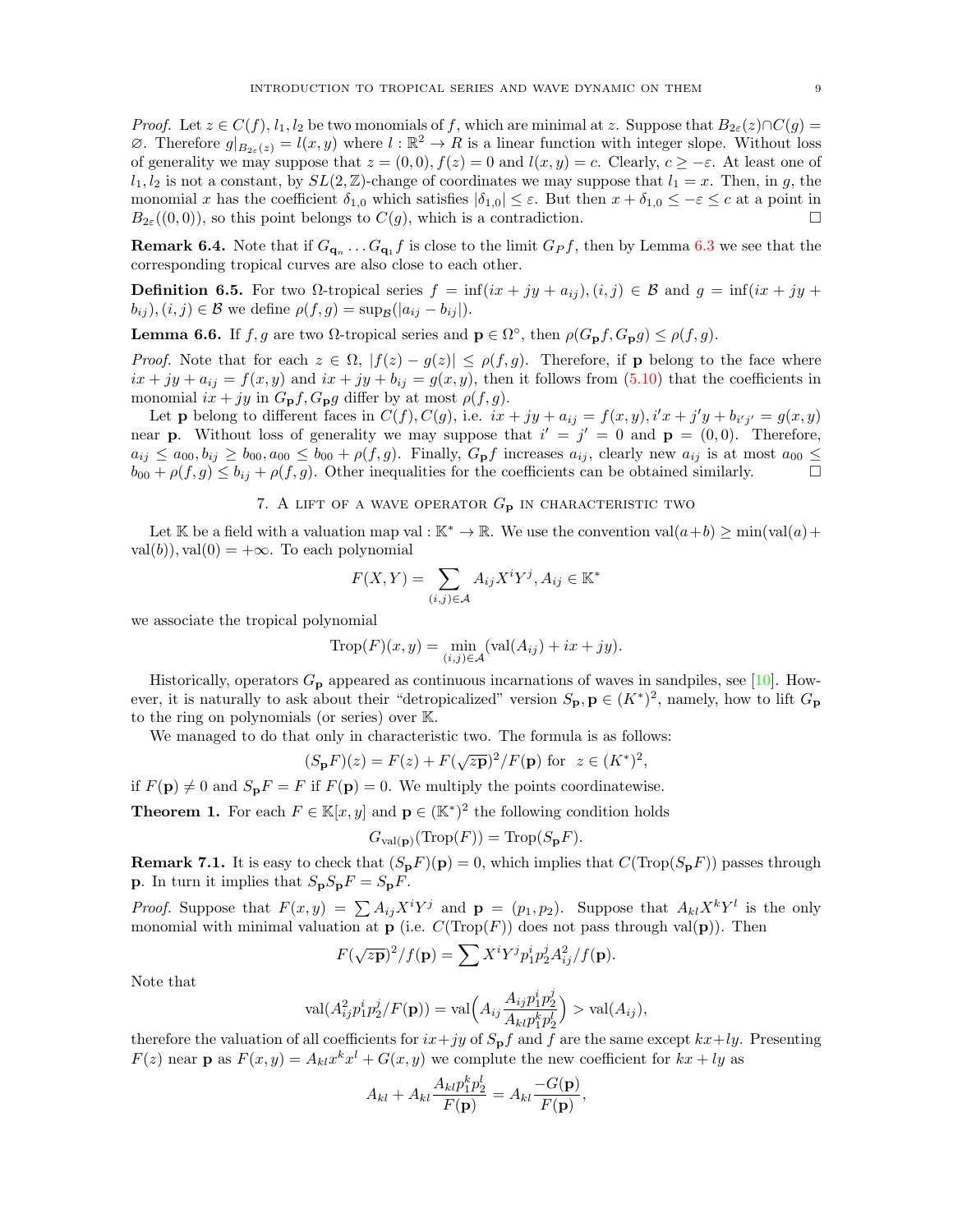<span id="page-9-1"></span>and val $(G(p)/F(p))$  coincides with the expression for c in Lemma [5.9.](#page-6-1) Note that if two or more valuations of monomials of F are equal at **p**, then  $\text{val}(G(\mathbf{p})/F(\mathbf{p})) = 0$  and no one coefficient of  $\text{Trop}(F)$  changes.

Partial motivation to introduce the operators  $S_{\bf p}$  was to prove the finiteness of the dynamic of  $G_{\bf p_i}$ . Some kind of stabilization (in the smallest terms) for  $S_{\mathbf{p}_i}$  would imply the following finiteness property for  $G_{\mathbf{p}_i}$ .

Question 7.2. Let  $P = {\mathbf{p}_1, ..., p_n} \subset \Omega^{\circ}$ . Is it true that  $G_P 0_\Omega = (\prod G_{\mathbf{p}_1} ... G_{\mathbf{p}_n})^k 0_\Omega$  for a finite k?

### 8. CONTRACTING A FACE

By a change of coordinates for a function  $f : \mathbb{R}^2 \to \mathbb{R}$  we mean

$$
f(x,y) \rightarrow f(ax + by + e, cx + dy + f) + nx + my + k
$$

where  $a, b, c, d, n, m \in \mathbb{Z}, e, f, k \in \mathbb{R}, ad - bc = 1.$ 

<span id="page-9-0"></span>**Definition 8.1.** (Used on pages [\[2,](#page-1-1)[10](#page-9-1)[,17\]](#page-16-1)) A vertex V of a tropical curve  $C(f)$  is smooth if the restriction of f to a small neighborhood of V can be presented as  $min(x, y, 0)$  after a change of coordinates. A vertex V of  $C(f)$  is called a node if the restriction of f to a small neighborhood of V can be presented as  $\min(x, y, 0, x+y)$  after a change of coordinates. An edge of  $C(f)$  has weight m if the restriction of f to a small neighborhood of any internal point in the edge is  $\min(0, mx)$  after a change of coordinates. See Figure [5](#page-9-2) for examples of smooth and non-smooth vertices.

Remark 8.2. At every vertex of a tropical curve the balancing condition is satisfied, i.e. the weighted sum of the outgoings primitive vectors in the directions of edges is zero, see Figure [5.](#page-9-2)

<span id="page-9-2"></span>

Figure 5. Examples of balancing condition in local pictures of tropical curves near vertices. The notation  $\mathbf{m} \times (p, q)$  means that the corresponding edge has the weight m and the primitive vector  $(p, q)$ . The vertex on the left picture is smooth, the vertices in the middle and right pictures are neither smooth nor nodal.

<span id="page-9-3"></span>**Definition 8.3.** (Used on pages [\[12](#page-11-1)[,14,](#page-13-0)[15\]](#page-14-1)) A corner of a Q-polygon  $\Delta$  is called *unimodular* if the primitive vectors of the directions of the edges of  $\Delta$  at this corner give a Z-basis of  $\mathbb{Z}^2$ . A Q-polygon is unimodular if all its corners are unimodular.

<span id="page-9-4"></span>**Definition 8.4.** (Used on pages [\[12,](#page-11-1)[16](#page-15-3)[,19\]](#page-18-1)) A  $\Delta$ -tropical curve is called *smooth or nodal* if all its vertices in  $\Delta^{\circ}$  are smooth or nodal (see Definition [8.1\)](#page-9-0). In particular, this curve has no edges of weight bigger than one.

Let a  $\Delta$ -tropical polynomial f define a tropical curve  $C(f) \subset \Delta$ . Let **p** belong to the interior of a face  $\Phi$  of the complement  $\Delta \setminus C(f)$  of  $C(f)$ . Suppose that all corners of  $\Phi$  are unimodular. We can find  $c > 0$  and  $(i, j) \in \mathbb{Z}^2$  such that

$$
G_{\mathbf{p}}f = \mathrm{Add}_{ij}^c f.
$$

Consider the family  $\{\text{Add}_{ij}^{ct}f\}_{t\in[0,1]}$  of tropical polynomials (see Remark [5.12\)](#page-7-4). Denote by  $\Phi^t$  the face of  $\text{Add}_{ij}^{ct} f$  to which **p** belongs.

Consider a side S of the face  $\Phi$  and two other sides  $S_1$  and  $S_2$  of  $\Phi$  which are the neighbors of S. Applying  $SL(2, \mathbb{Z})$ -change of coordinates and homothety we may suppose that S is the interval with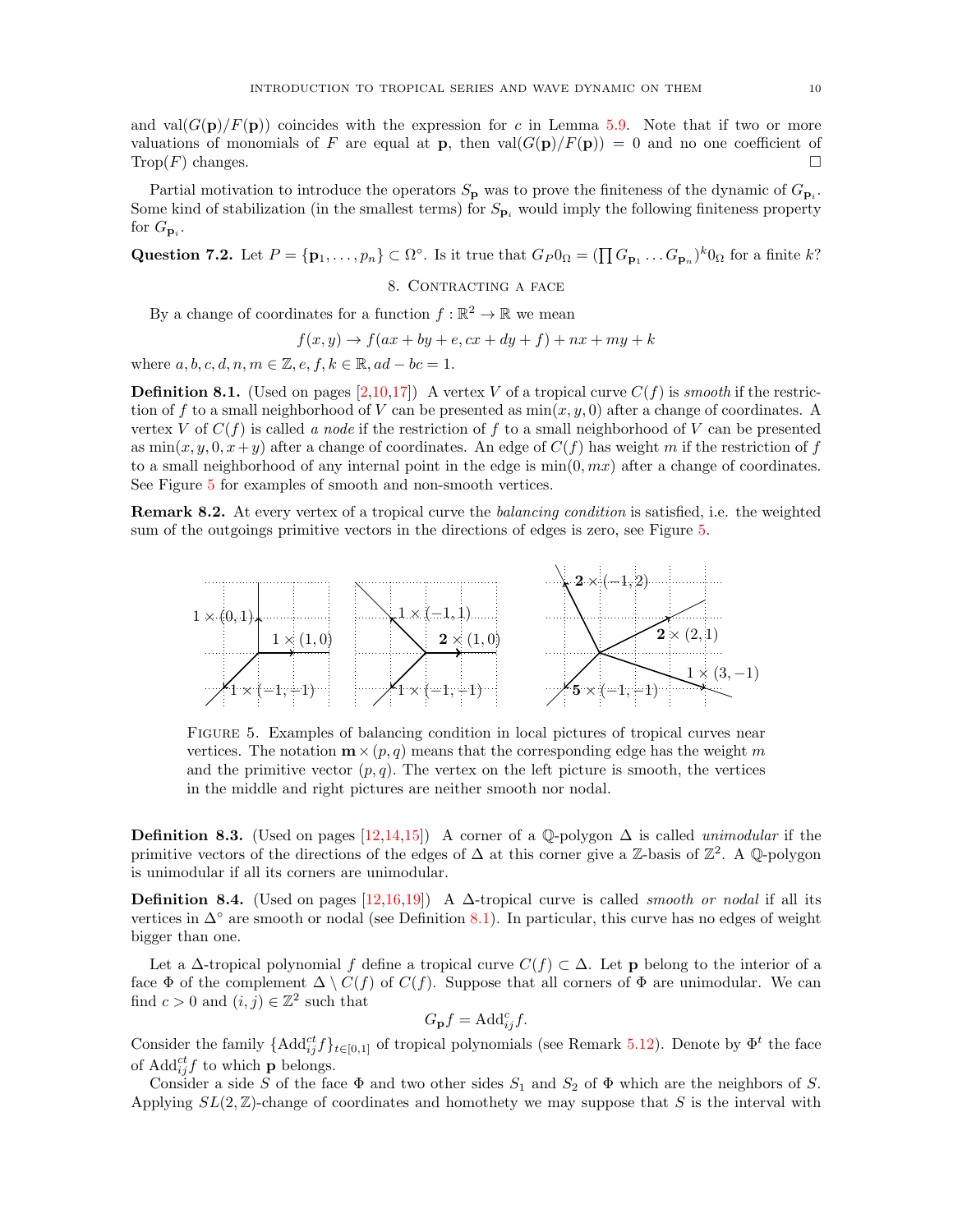<span id="page-10-1"></span>endpoints  $(0,0), (1,0)$ . We may assume, then, that the neighborhood of S is locally coincide with  $C(\tilde{f})$ , where

$$
\tilde{f}(x,y) = \min(0, y, x + n_1y + c_1, -x + n_2y + c_2), n_1, n_2 \in \mathbb{Z}, c_1, c_2 \in \mathbb{R},
$$

because both endpoints of S are smooth vertices of  $C(f)$ . Since the endpoints of S are  $(0, 0), (1, 0),$ we see that  $c_1 = 0, c_2 = 1$ . We suppose that  $\Phi$  is the face where the function  $0 + 0x + 0y$  is the least monomial in  $f$ .

The curve  $C(\text{Add}_{0,0}^{ct}\tilde{f})$  in the neighborhood of S is given by the tropical polynomial

$$
\tilde{f}_t(x,y) = \min(ct, y, x + n_1y, -x + n_2y + 1).
$$

For small  $t > 0$  denote by  $S^t$  the side of  $\Phi^t$  (recall that  $\Phi^t$  is a face of the curve  $C(\text{Add}_{0,0}^{ct} \tilde{f})$ ) which is close and parallel to the side  $S$  of the face  $\Phi$ . It is easy to find the coordinates of the vertices of  $S<sup>t</sup>$  by direct calculation: they are  $(ct(1-n_1), ct)$  and $(ct(n_2-1)+1, ct)$ . The length of  $S<sup>t</sup>$  is therefore  $ct(n_2 - 1) + 1 - ct(1 - n_1) = 1 + ct(n_1 + n_2 - 2)$ . We just proved the following lemma.

Lemma 8.5. In the above notation, two facts are equivalent:

- $S^t$  is shorter then S for small  $t > 0$ ,
- $n_1 + n_2 < 2$ .

<span id="page-10-2"></span>**Corollary 8.6.** (Used on pages  $[11,11,11]$ ) For the above situation there are three cases:

- a)  $n_1 + n_2 < 0$ , this corresponds to collapsing the face  $\Phi$  to p as  $t \to 1$ ,
- b)  $n_1 + n_2 = 0$ , corresponds to collapsing the face  $\Phi$  to a (possibly degenerate) interval containing  $\mathbf{p}$  as  $t \to 1$ ,
- c)  $n_1 + n_2 = 1$ , note that in this case  $(1, n_1) + (-1, n_2) = (0, 1)$ .

<span id="page-10-3"></span>Definition 8.7. We say that a continuous family of tropical curves has a nodal perestroika (see Figure [4\)](#page-7-2) if all the curves, except one, are smooth, and non-smooth curve has only one nodal point, and the family near it is given by  $\min(x, y, t, x + y)$  for  $t \in [-\varepsilon, \varepsilon]$  up to  $SL(2, \mathbb{Z})$ -change of coordinates.

<span id="page-10-5"></span>**Lemma 8.8.** (Used on pages [\[16\]](#page-15-3)) If all corners of  $\Phi$  are unimodular,  $\mathbf{p} \in \Phi$ ,  $G_{\mathbf{p}}f = \text{Add}_{ij}^c f$ , then all the vertices of  $\Phi^t, t \in [0, 1)$  are smooth or nodal vertices of the curve  $C(\text{Add}_{ij}^{ct} f)$ . If  $\Phi$  is not contracted to a point or an interval by applying  $G_{\mathbf{p}}$  to f, then the vertices of  $\Phi^1$  are smooth or nodal as well.

*Proof.* The combinatorial type of  $\Phi_t$  can only change when at least one of the sides of the  $\Phi^t$  is getting shrinked to a point for some t. Choose the minimal such  $t = t_0$ , and denote one of the shrinking sides by S. Corollary [8.6](#page-10-2) tells us that cases a), b) correspond to collapsing the face, so  $t_0 = 1$ , hence in these cases the lemma is proven.

We assume that  $t_0 < 1$  and the case c) in Corollary [8.6](#page-10-2) takes place.

If neither  $S_1$  nor  $S_2$  gets contracted when we pass from  $C(f)$  to  $C(\text{Add}_{ij}^{ct_0}f)$ , then we see a nodal perestroika (Definition [8.7\)](#page-10-3). If  $S_2$  is contracted by passing from  $C(f)$  to  $C(\text{Add}_{ij}^{ct_0}f)$ , then the direct computation using Corollary [8.6](#page-10-2) c) implies that the side  $S_3$  of  $\Phi$ , which is next after  $S_2$ , is parallel to  $S_2$  and therefore the whole face  $\Phi$  is contracted by Add<sup>cto</sup> which is a contradiction. The case when  $S_1$ is contracted is handled by the same argument.

**Corollary 8.9.** The edges of  $C(\text{Add}_{ij}^{ct} f) \cap \Phi$  for  $0 \leq t < 1$  have weight 1.

### 9. Q-polygons

<span id="page-10-0"></span>**Definition 9.1.** Let  $\Delta \subset \mathbb{R}^2$  be a finite intersection of half-planes (at least one) with rational slopes. We call  $\Delta$  a Q-*polygon* if it is a closed set with non-empty interior.

<span id="page-10-4"></span>**Definition 9.2.** (Used on pages [\[12](#page-11-1)[,13,](#page-12-0)[14\]](#page-13-0)) We say that a tropical series f on  $\Omega$  is presented in the small canonical form if f is written as

$$
f(x,y) = \min_{(i,j)\in\mathcal{B}_f} (ix + jy + a_{ij})
$$
\n(9.3)

where all  $a_{ij}$  are taken from the canonical form and  $\mathcal{B}_f \subset \mathcal{A}_{\Omega}$  consists of monomials  $ix + jy + a_{ij}$  which are equal to f at at least one point in  $\Omega^{\circ}$ .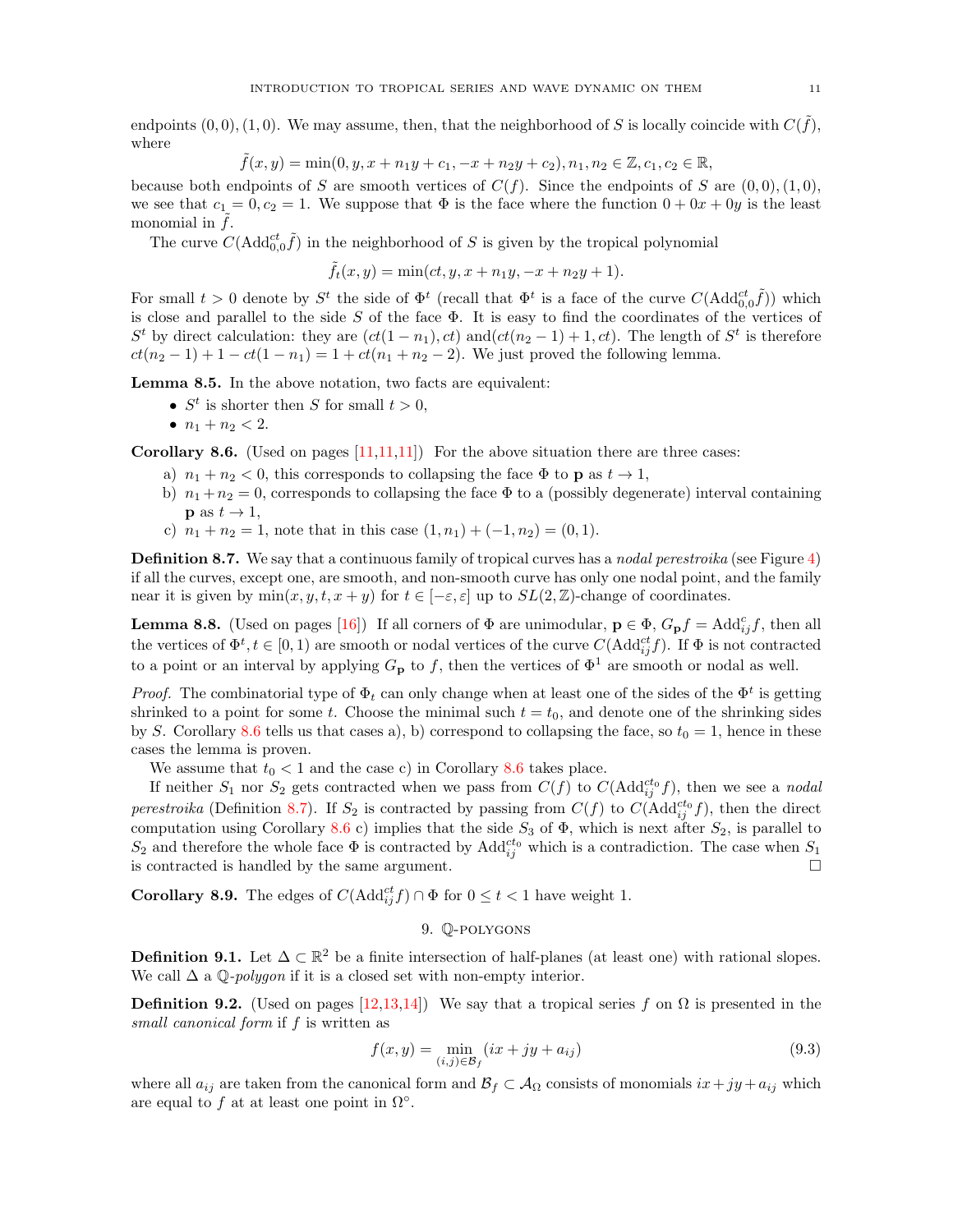<span id="page-11-1"></span>**Example 9.4.** The small canonical form for Example [3.9](#page-3-6) is  $\min(x, y, 1-x, 1-y, 1/3)$ .

**Remark 9.5.** (Used on pages) Note that for a Q-polygon  $\Delta$ , the small canonical form of the function  $l_{\Delta}$  is a  $\Delta$ -tropical **polynomial**, i.e. it has only finite number of monomials. It follows from the estimate in Proposition [5.6](#page-6-2) that the small canonical form of  $G_P f$  is a  $\Delta$ -tropical polynomial too, for all  $\Delta$ -tropical polynomials f.

Let us fix a Q-polygon  $\Delta$ . Consider a  $\Delta$ -tropical polynomial f in the small canonical form (Definition  $9.2$ ). Let us analyze the behavior of f near the boundary.

In the neighborhood of each side S of  $\Delta$  the function f can be locally written as  $(x, y) \mapsto ix + jy + a_{ij}$ , where  $(i, j) \in \mathcal{B}_f$  and the vector  $(i, j)$  is orthogonal to S. This integer vector  $(i, j)$  is a multiple of a certain primitive vector, i.e.  $(i, j) = m_f(S)n(S)$ , where  $n(S)$  is the inward primitive normal vector to S of  $\Delta$  and  $m_f(S) \in \mathbb{Z}_{>0}$  is a number. Thus, we constructed the function  $m_f$  on the set  $S(\Delta)$  of the sides of  $\Delta$ ,  $m_f: S(\Delta) \rightarrow \mathbb{Z}_{>0}$ .

<span id="page-11-4"></span>**Definition 9.6.** (Used on pages [\[15](#page-14-1)[,18,](#page-17-0)[19\]](#page-18-1)) The aforementioned function  $m<sub>f</sub>$  is called the *quasi-degree* for the  $\Delta$ -tropical curve C.

**Remark 9.7.** Note that  $m_f(S)n(S) \in \mathcal{B}_f$  for each  $S \in S(\Delta)$ . The convex hull of the set

 ${m_f(S)n(S)}_{S\in S(\Delta)}$ 

contains  $\mathcal{B}_f$ , since the monomials from the outside of this convex hull can not contribute to  $f|_{\Delta}$ .

<span id="page-11-5"></span>**Definition 9.8.** (Used on pages [\[15\]](#page-14-1)) A quasi-degree  $m_f$  is called *nice* if for each side  $S \in S(\Delta)$  with  $m_f(S) > 1$  we have  $m_f(S_1) = m_f(S_2) = 1$  for the neighboring sides  $S_1, S_2$  of S.

<span id="page-11-2"></span>**Theorem 2.** Let  $\Delta$  be a unimodular  $\mathbb{Q}$ -polygon (Definition [8.3\)](#page-9-3). Suppose that a quasi-degree d on  $\Delta$ is nice. Then for any  $\varepsilon > 0$  there exists a tropical  $\Delta$  polynomial g such that  $m_q = d$ , the curve  $C(g)$  is smooth (Definition [8.4\)](#page-9-4) and is contained in the  $\varepsilon$ -neighborhood of  $\partial \Delta$ .

*Proof.* Let  ${S_k}_{k=1}^n$  be the sides of  $\Delta$ . Suppose that each side  $S_k$  is given by  $i_k x + j_k y + a_k = 0$  and all these linear functions are non-negative on  $\Delta$ . Choose small  $\delta > 0$ . For each  $k = 1, \ldots, n$  we consider the following tropical polynomial:

$$
f_k(x,y) = \min_{l=1,\dots,d(S_k)} \left( l(i_k x + j_k y + a_k) - \frac{l(l+1)}{2d(S_k)} \delta \right).
$$

The tropical curve defined by  $f_k$  is the collection of  $d(S_k) - 1$  lines parallel to  $S_k$  with distance  $\delta$ between them. Define  $g$  as

$$
g(x,y) = \min\left(\varepsilon/2, \min_{k=1,\dots,n} f_k(x,y)\right).
$$

Clearly,  $C(g) \cap \Delta$  is contained in the  $\varepsilon$ -neighborhood of  $\partial \Delta$ . It is a local calculation near each corner that  $C(g) \subset \mathbb{R}^2$  is a smooth tropical curve: since the quasi-degree is nice, so near a corner of  $\Delta$ ,  $C(g)$ is given locally by

$$
\min(\varepsilon/2, x, y, 2y - \frac{1}{n}, 3y - \frac{3}{n}, 4y - \frac{6}{n}, \dots)
$$

where  $n = \frac{d(S_k)}{\delta}$ . Such a curve has an edge locally given by  $x = \varepsilon/2$  and, if  $\delta$  is small enough,  $d(S_k) - 1$ edges locally given by  $y = \frac{k}{n}$ ,  $1 \le k \le d(S_k)$ , and these edges meet in smooth position, see Figure [6](#page-12-1) for an illustration.

 $\Box$ 

### 10. Exhausting polygons

<span id="page-11-0"></span>**Definition 10.1.** (Used on pages) Let  $\mathbf{p}_1, \ldots, \mathbf{p}_n \in \Omega^{\circ}$  be different points,  $P = {\mathbf{p}_1, \ldots, \mathbf{p}_n}$ . We denote by  $f_{\Omega,P}$  the pointwise minimum among all  $\Omega$ -tropical series non-smooth at all the points  $\mathbf{p}_1, \ldots, \mathbf{p}_n$ .

<span id="page-11-3"></span>**Lemma 10.2.** (Used on pages [\[13\]](#page-12-0)) If  $\Omega$  is bounded, then for any  $\varepsilon > 0$  the set  $\Omega_{\varepsilon} = \{x \in \Omega | f_{\Omega,P} \geq \varepsilon\}$ is a Q-polygon and  $f_{\Omega,P}|_{\Omega_{\varepsilon}}$  is a tropical polynomial.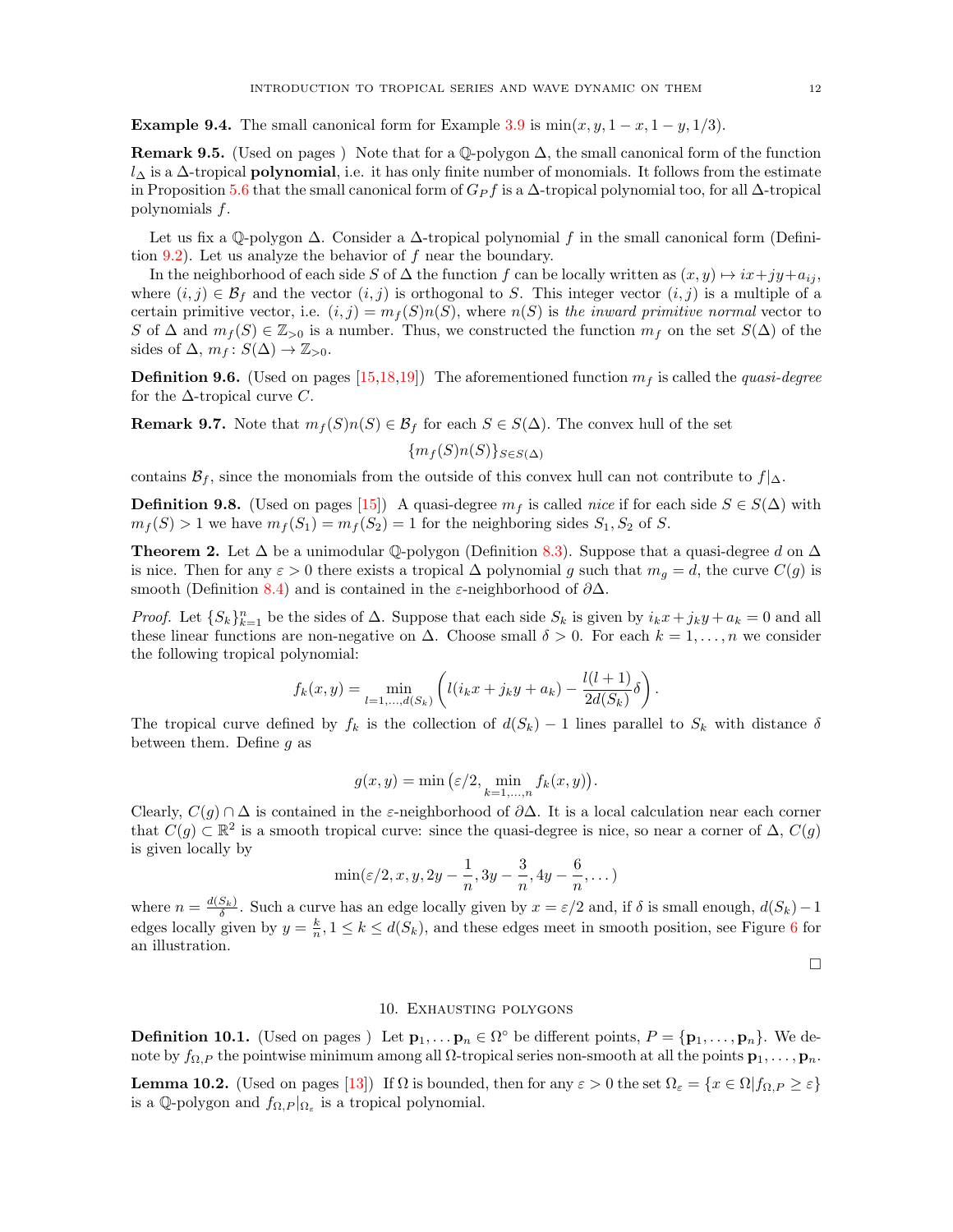<span id="page-12-1"></span><span id="page-12-0"></span>

FIGURE 6. Left: the curve corresponding to the function g from Theorem [2,](#page-11-2) near a corner,  $d(S_k) = 4$ . Each vertex V of the curve is smooth because g is locally presented as  $\min(y, kx, (k+1)x)$  near V. Right: an example of  $C(q)$  for q in Lemma [12.3.](#page-14-2) Colored corners symbolize that a quasidegree was not nice, and we made blow-ups at these corners.

*Proof.* Note that  $G_P 0_\Omega = f_{\Omega,P}(x)$  by the definition of the latter, so it follows from Lemma [5.7](#page-6-4) that  $f_{\Omega,P}$  is continuous and vanishes at  $\partial\Omega$ . Since  $\Omega$  is bounded, the set  $f_{\Omega,P} = \varepsilon$  is a curve disjoint from  $\partial\Omega$ . We claim that the intersection of  $\Omega_{\varepsilon}$  with  $C(f_{\Omega,P})$  is a graph with a finite number of vertices. Suppose the contrary. Then a sequence of vertices of this graph converges to a point  $z \in \Omega^{\circ}$ . Thus, there is no neighborhood of z where the series  $f_{\Omega,P}$  can be represented by a tropical polynomial, which is a contradiction with Definition [2.2.](#page-1-2) The finiteness of the number of vertices implies that there is only a finite number of monomials participating in the restriction of  $f_{\Omega,P}$  to the domain  $\Omega_{\varepsilon}$ , therefore the restriction is a tropical polynomial.

**Lemma 10.3.** (Used on pages) In the above hypothesis, we extend  $f_{\Omega_{\varepsilon},P}$  to  $\Omega$  using the presentation of  $f_{\Omega_{\varepsilon},P}$  in the small canonical form (Definition [9.2\)](#page-10-4). In the hypothesis of the previous lemma, if  $f_{\Omega,P}(\mathbf{p}) \geq \varepsilon$  for each  $\mathbf{p} \in P$ , then we have  $f_{\Omega,P} = f_{\Omega_{\varepsilon},P} + \varepsilon$  on  $\Omega_{\varepsilon}$ . Also  $f_{\Omega_{\varepsilon},P} + \varepsilon \geq f_{\Omega,P}$  on  $\Omega$ .

Proof. On  $\Omega_{\varepsilon}$  we have that  $f_{\Omega,P} - \varepsilon \geq f_{\Omega_{\varepsilon},P}$  by the definition of the latter. Then, two functions  $f_{\Omega_{\varepsilon},P} + \varepsilon, f_{\Omega,P}$  are equal on  $\partial\Omega_{\varepsilon}$  and by the previous line the quasi-degree of  $f_{\Omega_{\varepsilon},P}$  is at most the quasi-degree of  $(f_{\Omega,P} - \varepsilon)|_{\Omega_{\varepsilon}}$ . Hence  $f_{\Omega,P}$  can not decrease slowly than  $f_{\Omega_{\varepsilon},P}$  when we move from  $\partial\Omega_{\varepsilon}$ towards  $\partial\Omega$ . Therefore  $f_{\Omega_{\varepsilon},P} + \varepsilon \geq f_{\Omega,P}$  on  $\Omega \setminus \Omega_{\varepsilon}$ . Since  $f_{\Omega_{\varepsilon},P} + \varepsilon \geq 0$  on  $\Omega$  we obtain the estimate  $f_{\Omega_{\varepsilon},P} + \varepsilon \ge f_{\Omega,P}$  on  $\Omega$  which concludes the proof.

Note that a Q-polygon is not necessary compact. It is easy to verify that a Q-polygon is admissible (Definition [2.8\)](#page-2-0). The next lemma provides us with a family of compact  $\mathbb{Q}$ -polygons exhausting  $\Omega$ .

<span id="page-12-2"></span>**Lemma 10.4.** (Used on pages [\[14\]](#page-13-0)) For any compact set  $K \subset \Omega^{\circ}$  such that  $P \subset K$  and for any  $\varepsilon > 0$ small enough there exists a Q-polygon  $\Omega_{\varepsilon,K} \subset \Omega$  such that  $B_{3\varepsilon}(K) \subset \Omega_{\varepsilon,K}$  and the following holds:

$$
f_{\Omega,P} = f_{\Omega_{\varepsilon,K},P} + \varepsilon
$$
 on  $B_{3\varepsilon}(K)$ .

Proof. Note that if  $\Omega' \subset \Omega$ , then  $f_{\Omega',P} \leq f_{\Omega,P}$  automatically. We list several possible cases. A)  $\Omega$  is a compact set, see Lemma [10.2.](#page-11-3) If  $\Omega$  is not compact, then it is possible that B)  $\Omega$  is a half-plane with the boundary of rational slope. Otherwise,  $\partial\Omega$  has two asymptotes: C) of rational slope, D) of irrational slope, E) one of asymptotes is of rational slope and another is not.

Let  $M = \max_K f_{\Omega,P}$ . It follows from Lemma [3.4](#page-3-1) that the set I of monomials  $(i, j) \in \mathbb{Z}^2$  such that there exists  $a_{ij}$  such that  $(a_{ij} + ix + jy)|_K \geq 0$  and  $a_{ij} + ix + jy < M$  at a point of K is finite. Only these monomials may contribute to  $f_{\Omega,P}|_K$  and we are going to study their coefficients.

For each  $(i, j) \in I$  there are three possibilities: i) for some c the line  $\{c+ix+jy=0\}$  is an asymptote of  $\partial\Omega$ ; ii) for a compact set K', containing P and big enough,  $ix + jy - \min_{K'\cap\Omega}(ix + jy) \geq 0$  on  $\Omega$ ; iii) for a compact set K', containing P and big enough,  $ix + jy - \min_{K' \cap \Omega} (ix + jy) > M$  on K.

In the case B) this implies that for K' big enough the only monomials which contribute to  $f_{K' \cap \Omega}$ are the multiples of the monomial giving  $\partial\Omega$ , therefore  $f_{\Omega,P} = f_{\Omega \cap K',P}$ , which reduces the proof to A).

The case D) is handled similarly: ii) is not possible, but i) implies that  $f_{\Omega,P} \leq f_{\Omega \cap K',P}$  on K, which proves that  $f_{\Omega,P} = f_{\Omega \cap K',P}$  on K.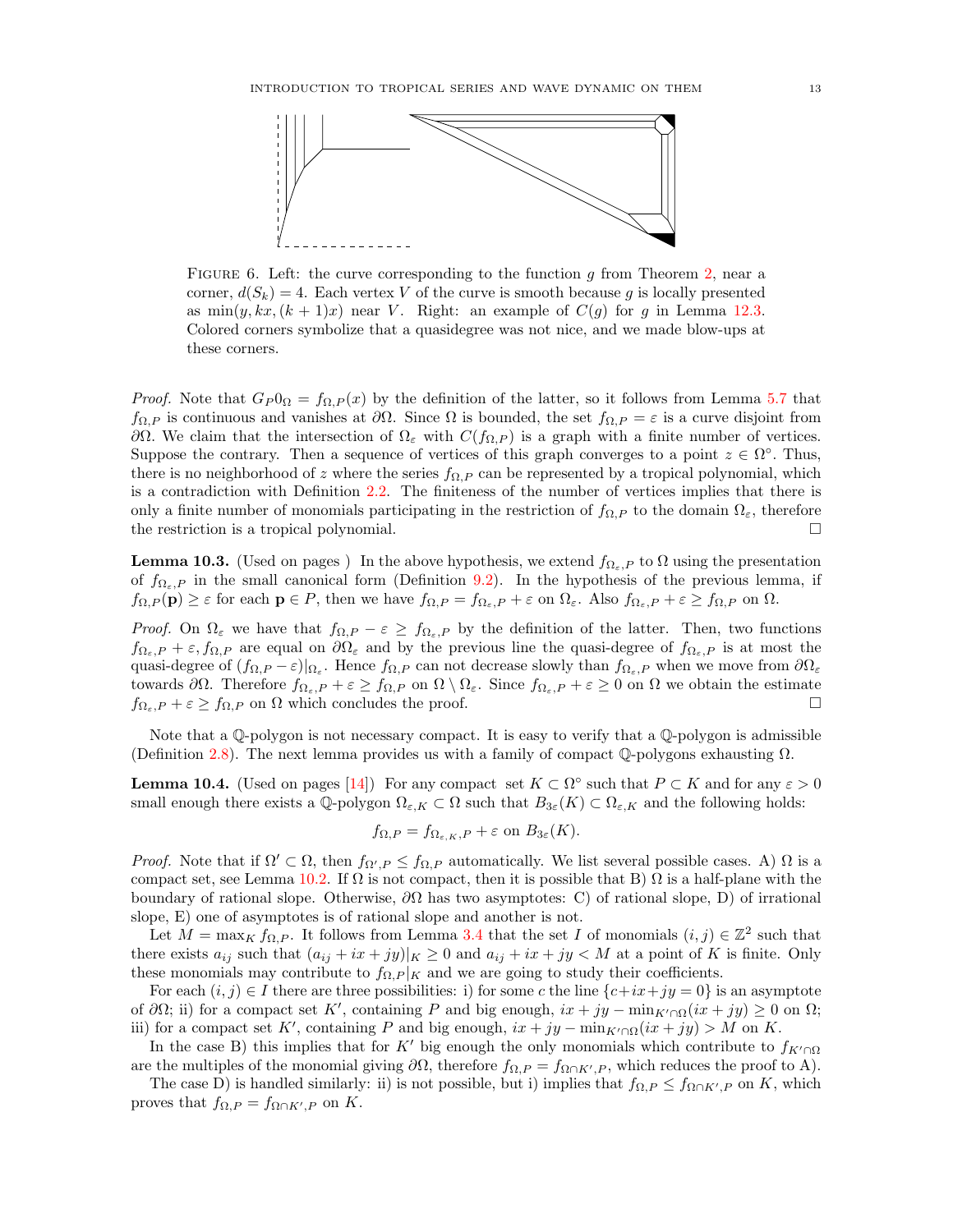<span id="page-13-0"></span>In the case C) we prove that  $\{f_{\Omega,P} \geq \varepsilon\}$  is a Q-polygon for  $\varepsilon > 0$  small enough. Indeed, let one of the asymptotes is given by  $L = \{kx + ly + a_{kl} = 0\}$ . Then, for the points  $z \in L$  far enough from P we have that the distance between z and  $\partial\Omega$  is at least  $\varepsilon/2$  and therefore by Lemma [3.4](#page-3-1) the set I' of monomials  $a_{ij} + ix + jy$  which are non-negative on  $\Omega$  and less than  $\varepsilon$  at z is finite. Therefore, by taking K' big enough and containing all the points of intersection of the support lines to  $\partial\Omega$  with directions in  $I'$  (if there is no a point of intersection, it means that this is another asymptote and this is handled easily), we may assume that  $f_{\Omega,P} = \varepsilon$  is given by L far enough from P and the same for another asymptote. Therefore the curve  $\{f_{\Omega} = \varepsilon\}$  is a  $\mathbb{Q}$ -polygon.

The last case, E) is handled as follows: we take K' as above and then find a line  $L(x, y) = 0$  with a rational slope close to the irrational slope of an asymptote, such that  $L|_{K' \cap \Omega} \geq 0$  and we reduce the case to D) by considering  $\Omega \cap \{L \geq 0\}$  instead of  $\Omega$ .

**Corollary 10.5.** Lemma [10.4](#page-12-2) implies that for  $\varepsilon > 0$  small enough the tropical curves defined by  $f_{\Omega,P}$ and  $f_{\Omega_{\varepsilon,K},P}$  coincide on K, i.e.

$$
C(f_{\Omega,P}) \cap K = C(f_{\Omega_{\varepsilon,K},P}) \cap K.
$$

11. How to blow-up corners of a polygon

Let  $p_1, p_2, q_1, q_2 \in \mathbb{Z}$  such that  $p_1q_2 - p_2q_1 \neq 0$  and let

<span id="page-13-1"></span>
$$
\Lambda = \{(x, y) \in \mathbb{R}^2 | xp_1 + yq_1 \ge 0, xp_2 + yq_2 \ge 0\}.
$$
\n(11.1)

**Lemma 11.2.** The set  $\mathcal{A}_{\Lambda}$  (Definition [2.9\)](#page-2-6) is equal to the set

$$
(\mathbb{R}_{\geq 0}(p_1,q_1)\oplus\mathbb{R}_{\geq 0}(p_2,q_2))\cap\mathbb{Z}^2.
$$

*Proof.* Any vector  $(p,q) \in \mathbb{Z}^2$  can be written as  $(p,q) = \alpha \cdot (p_1,q_1) + \beta \cdot (p_2,q_2)$  with  $\alpha, \beta \in \mathbb{R}$ . Then, if  $\alpha < 0$  or  $\beta < 0$ , then  $px + qy$  is negative on one side of  $\Lambda$ .

<span id="page-13-2"></span>**Definition 11.3.** (Used on pages [\[15\]](#page-14-1)) Suppose that  $\Delta$  is a Q-polygon and  $O = (0, 0)$  is its vertex. Let  $\varepsilon > 0$ . Let  $\Lambda$  be as in [\(11.1\)](#page-13-1) such that  $\Delta \subset \Lambda$  and  $\Delta, \Lambda$  coincide in a neighborhood of O. We say that  $\Delta' \to \Delta$  is the  $\varepsilon$ -blowup of  $\Delta$  in a direction  $(i, j) \in \mathcal{A}_{\Lambda}$  if

$$
\Delta' = \{(x, y) \in \Delta | ix + jy - \varepsilon \ge 0\}.
$$

We say that this blow-up is made *with respect to* the lattice point  $(i, j)$ . Note that  $\Delta' \subset \Delta$ . We say that  $\partial \Delta' \setminus \partial \Delta$  (i.e. the new side of  $\Delta'$  obtained as cutting the corner at O) is the side, dual to the vector  $(i, j)$ .

Note that we do not require that  $(i, j)$  is a primitive vector. This will be important in Lemma [12.3.](#page-14-2)

**Remark 11.4.** Note that if  $\Lambda$  is unimodular (Definition [8.3\)](#page-9-3) then  $p_1q_2 - p_2q_1 = 1$  and there exists a preferred direction  $(p_1 + p_2, q_1 + q_2)$  to perform a blow-up which produces two unimodular corners near the vertex of  $Λ$ .

Let f be any  $\Lambda$ -tropical polynomial written in the small canonical form (Definition [9.2\)](#page-10-4). So,  $\text{supp}(f) \subset A_{\Lambda}$  and is finite. Recall that  $O = (0,0)$  is the corner of  $\Lambda$ .

<span id="page-13-3"></span>**Lemma 11.5.** (Used on pages [\[15](#page-14-1)[,16\]](#page-15-3)) Consider any  $\varepsilon > 0$  small enough. There exist  $\delta > 0, N > 0$ such that if

$$
(p,q) \in (\mathbb{R}_{>0}(p_1,q_1) \oplus \mathbb{R}_{>0}(p_2,q_2)) \cap \mathbb{Z}^2, \sqrt{p^2+q^2} > N,
$$

then  $px + qy - \delta > f$  on  $\Lambda \setminus B_{\varepsilon}(O)$ .

*Proof.* We consider the case  $(p_1, q_1) = (1, 0), (p_2, q_2) = (0, 1)$ , the general case can be handled in the same way. If  $\varepsilon$  is small enough, then we have

$$
f|_{B_{\varepsilon}(O)\cap\Lambda} = \min_{(p_i,q_i)\in\mathcal{A}} (p_i x + q_i y)
$$

where  $A \subset A_{\Lambda}$ . It is enough to prove the statement for  $(p, q) = (1, N)$ , i.e. that if N is big enough and  $\delta > 0$  is small enough, then

$$
x + Ny - \delta > \min_{(p_i, q_i) \in \mathcal{A}} (p_i x + q_i y) \text{ for } (x, y) \in \Lambda \setminus B_{\varepsilon}(O).
$$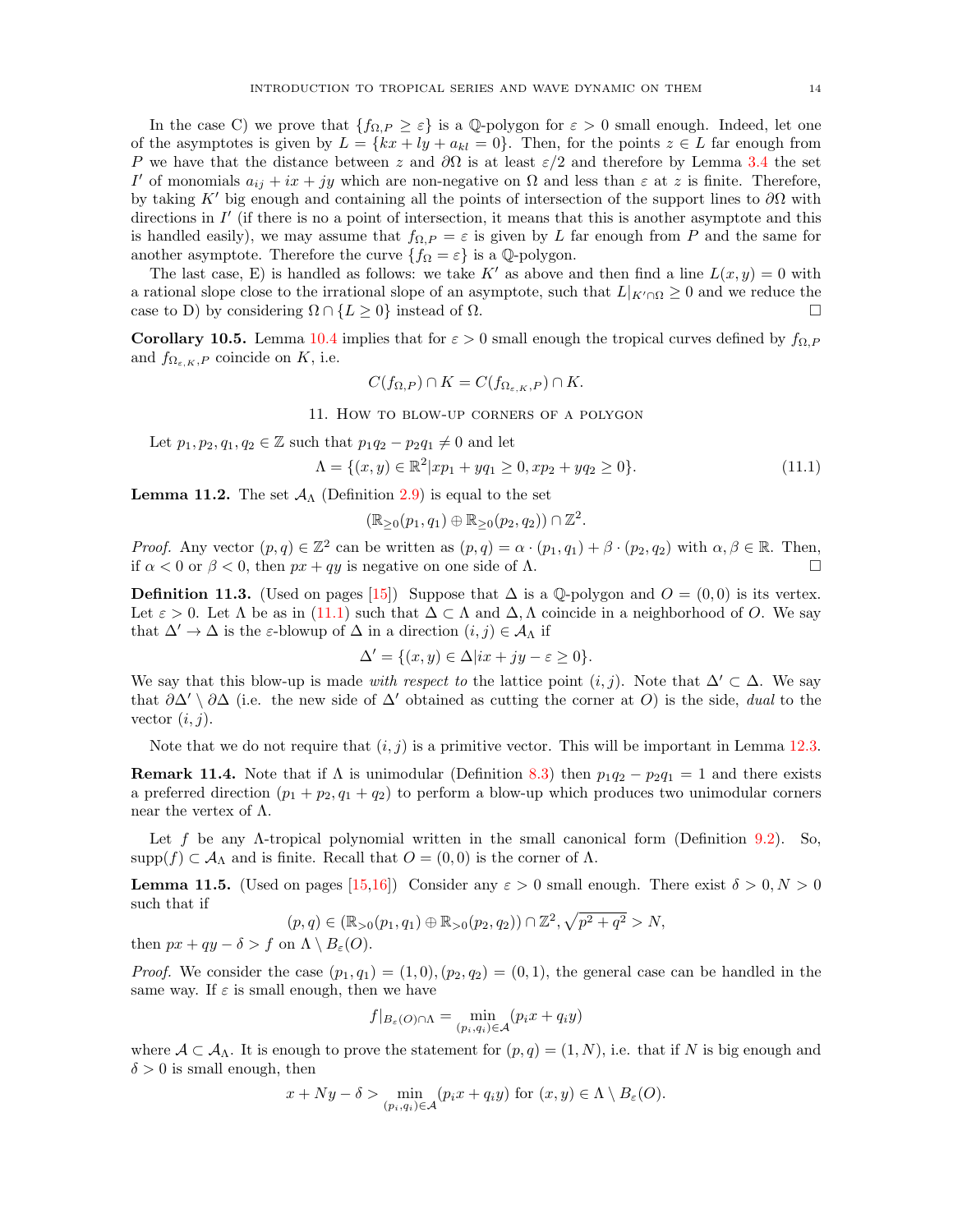<span id="page-14-1"></span>

FIGURE 7. Above pictures show non-unimodular corners  $\Lambda$  (dashed lines). The corresponding below pictures present lattice points with respect to whom we should perform the blow-ups in Lemma [12.3,](#page-14-2) in order to make all the corners unimodular: the result is shown by continuous lines above. Dashed lines below show vectors dual to the new sides.

The cone  $\Lambda$  is dissected on regions where each of  $p_i x + q_i y$  is the minimal monomial. All these sectors except one satisfy  $y > cx$  for a constant c depending on  $p_i, q_i$ . Therefore if N is big enough then  $x + Ny > (p_i + 1)x + (q_i + 1)y > p_ix + q_iy + \delta$  if x or y is bigger than  $\delta$ . The only region where we do not have the estimate  $y > cx$  is the region where the minimal monomial  $p_i x + q_i y$  satisfies  $p_i = 0$ . In this region, again,  $x + Ny > q_iy + \delta$  if x or y is bigger than  $\delta$  and N is big enough.

 $\Box$ 

#### 12. Nice tropical series

<span id="page-14-3"></span><span id="page-14-0"></span>**Definition 12.1.** (Used on pages [\[15,](#page-14-1)[16,16\]](#page-15-3)) Let f be a  $\Delta$ -tropical series. We say that f is nice if all the corners of  $\Delta$  are unimodular (Definition [8.3\)](#page-9-3) and the quasi-degree (Definition [9.6\)](#page-11-4)  $m_f$  is nice (Definition [9.8\)](#page-11-5).

<span id="page-14-4"></span>**Lemma 12.2.** (Used on pages [\[16\]](#page-15-3)) Let  $\Delta$  be a Q-polygon. Suppose that f is a nice  $\Delta$ -tropical series. Then,  $C(f)$  has exactly one edge of weight one passing through each corner of  $\Delta$ .

*Proof.* Suppose the contrary. Applying  $SL(2, \mathbb{Z})$  transformation and translation we may assume that the corner in consideration is at the point  $(0, 0)$  and two neighboring vertices of  $\Delta$  are the points  $(0, a)$ and  $(b, 0)$ . Denote these neighboring sides by  $S_1, S_2$ . Suppose that  $m_f(S_1) = 1, m_f(S_2) = k$ . Then f is given by  $f'(x, y) = \min(y, kx)$  in a neighborhood of  $(0, 0)$ , and the tropical edge defined by f' has weight one.  $\Box$ 

<span id="page-14-2"></span>**Lemma 12.3.** (Used on pages  $[12,12,14,15,15,16]$  $[12,12,14,15,15,16]$  $[12,12,14,15,15,16]$  $[12,12,14,15,15,16]$ ) Let  $\Lambda$  be a corner, as in [\(11.1\)](#page-13-1), and f be any Λ-tropical polynomial. Let ε > 0 be any small number. There exists a finite sequence of blowups (Definition [11.3\)](#page-13-2)

$$
\Lambda^n \to \cdots \to \Lambda^3 \to \Lambda^2 \to \Lambda^1 \to \Lambda,
$$

and a nice (Definition [12.1\)](#page-14-3)  $\Lambda^n$ -tropical polynomial  $\tilde{f}$  on  $\Lambda^n$  such that  $f = \tilde{f}$  on  $\Lambda \setminus B_\varepsilon(O)$ .

*Proof.* Consider any ordering  $\{(i_k, j_k)\}_{k=1}^{\infty}$  of primitive vectors in  $\mathcal{A}_{\Lambda}\setminus\{(p_1, q_1), (p_2, q_2)\}\$  such that  $i_{k+1}^2 + j_{k+1}^2 \geq i_k^2 + j_k^2$  for any pair of consecutive (with respect to this order) primitive vectors. Choose δ > 0 small enough and denote by  $\Lambda^k$  the δ-blow-up of  $\Lambda^{k-1}$  with respect to the vector  $n_k(i_k, j_k)$  where  $n_k \in \mathbb{N}$  is chosen in such a way that  $||n_k(i_k, j_k)|| \ge N$  (see Lemma [11.5\)](#page-13-3).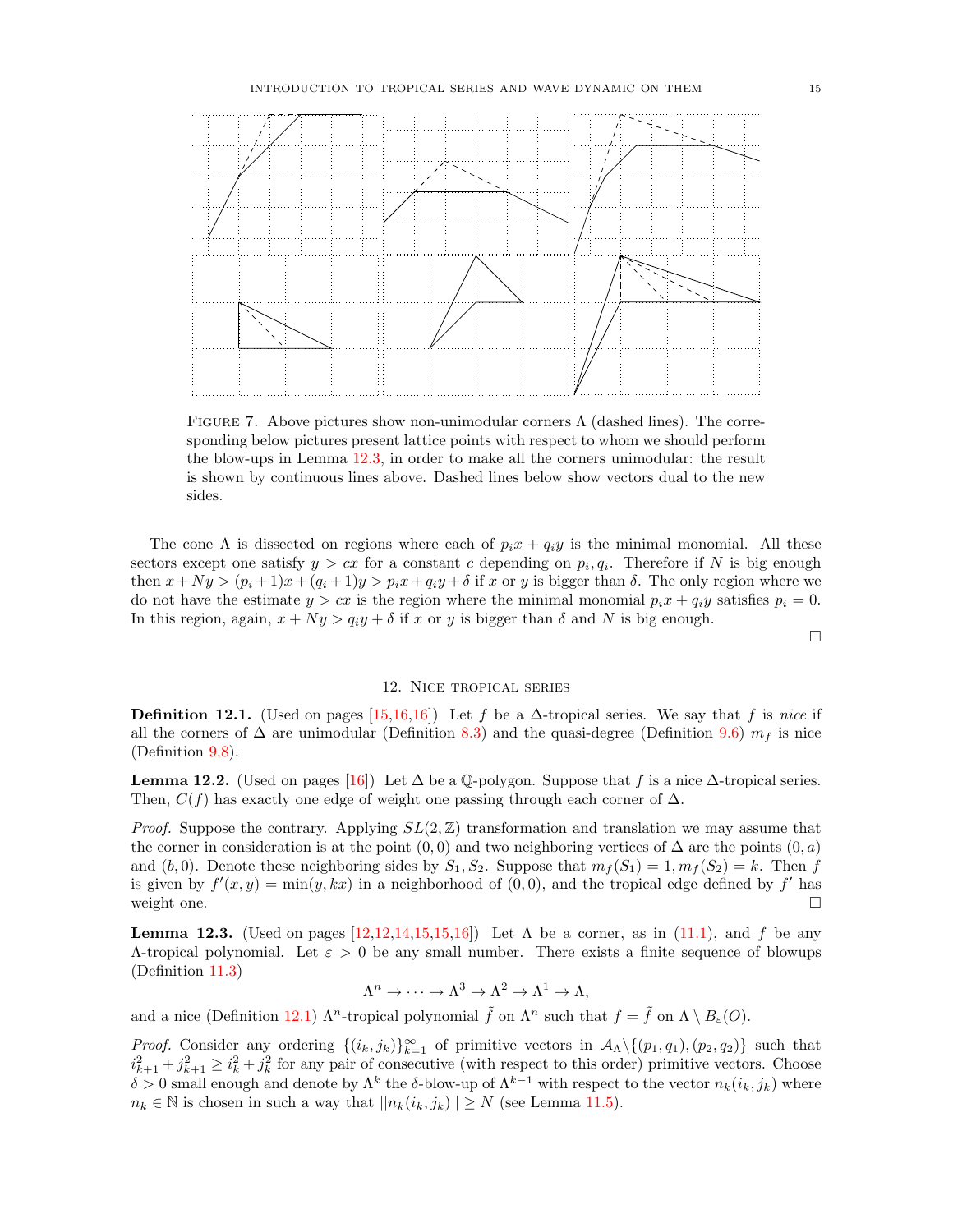<span id="page-15-3"></span>Note that  $\Lambda^{k-1}$  contains k corners but only one of them can be blow-upped using the direction  $(i_k, j_k)$ ; so there is no ambiguity.

We construct the following sequence  $\{f_k: \Lambda^k \to \mathbb{R}\}_{k=1}^\infty$  of functions. The function  $f_0$  is taken to be f on  $\Lambda^0 = \Lambda$ . We take  $f_k$  to be

$$
f_k(x, y) = \min(f_{k-1}(x, y), n_k(i_k x + j_k y) - \delta) \text{ on } \Lambda^k = \Lambda^{k-1} \cap \{n_k(i_k x + j_k y) - \delta \ge 0\}.
$$

Because of the choice of  $n_k$  we know that  $f_k$  and  $f_{k-1}$  are equal outside of a small neighborhood of O. The number  $n_k$  represents the quasi-degree of  $f_n, n > k$  on the side dual to the vector  $n_k(i_k, j_k)$ . By Lemma [11.5](#page-13-3) for large k all this  $n_k$  can be chosen to be 1. Therefore from the construction it is clear that  $f_n$  is nice on  $\Lambda^n$  for some n big enough.

<span id="page-15-1"></span>**Proposition 12.4.** Let  $\Delta$  be a Q-polygon. Consider a sequence of operators  $G_{\mathbf{q}_1}, G_{\mathbf{q}_2}, \ldots, G_{\mathbf{q}_m}$  where  $\mathbf{q}_1, \mathbf{q}_2, \ldots, \mathbf{q}_m$  are (not necessary distinct) points in  $\Delta^\circ$ . We will use the following notation

$$
G = G_{\mathbf{q}_m} G_{\mathbf{q}_{m-1}} \dots G_{\mathbf{q}_1}.
$$
\n
$$
(12.5)
$$

Then, for each  $\varepsilon > 0$  small enough there exists a unimodular Q-polygon  $\Delta' \subset \Delta$  such that

- $G0_{\Delta'}$  is nice (Definition [12.1\)](#page-14-3) on  $\Delta'$ ,
- $0 \leq G0_{\Delta} G0_{\Delta'} < \varepsilon$  on  $\Delta'$ .
- $G0_{\Delta} \leq \varepsilon$  on  $\Delta \setminus \Delta'$ .

*Proof.* Consider  $f = G_0 \Delta$ . Using Lemma [12.3,](#page-14-2) we make necessary blow-ups at each corner of  $\Delta$ , constructing in this way a Q-polygon  $\Delta' \subset \Delta$  and a nice function  $\tilde{f}$  on  $\Delta'$ . By construction,  $f = \tilde{f}$ near P. Therefore  $G0_{\Delta'} \leq \tilde{f}$  and hence  $G0_{\Delta'}$  is nice on  $\Delta'$ . Clearly  $G0_{\Delta} \geq \tilde{G}0_{\Delta'}$  and we might do blow-ups in so small neighborhood of the corners of  $\Delta$  such that  $G0_{\Delta} < \varepsilon$  on  $\partial \Delta'$  which implies the third assessment. The second assessment follows from Lemma [6.6,](#page-8-2) because  $\rho(0_\Delta, 0_{\Delta'})$  is arbitrary small for small  $\varepsilon$ , if these function are written in the canonical form.

### 13. COARSE SMOOTH APPROXIMATION OF THE DYNAMIC  $G_P$

<span id="page-15-0"></span>Let  $\Delta$  be a Q-polygon and g be a nice (Definition [12.1\)](#page-14-3)  $\Delta$ -tropical series, such that  $C(g)$  is a smooth tropical curve. Let  $\mathbf{q}_i \in \Delta^{\circ}, i = 1, \ldots, m$ , and  $f = G_{\mathbf{q}_m} G_{\mathbf{q}_{m-1}} \ldots G_{\mathbf{q}_1} g$ . Since each  $G_{\mathbf{q}_k}$  is the application of  $\text{Add}_{i_k,j_k}^{e_k}$  for some  $e_k > 0$ , we can write

$$
G_{\mathbf{q}_m} G_{\mathbf{q}_{m-1}} \dots G_{\mathbf{q}_1} g = \text{Add}_{i_m j_m}^{e_m} \text{Add}_{i_{m-1} j_{m-1}}^{e_{m-1}} \dots \text{Add}_{i_1, j_1}^{e_1} g. \tag{13.1}
$$

Suppose that the quasi-degrees  $m_f, m_g$  coincinde (in particular, f is also nice on  $\Delta$ ). For constants  $M, h > 0$  we replace in  $(15.1)$ 

$$
G_{\mathbf{q}_k} = \mathrm{Add}_{i_k j_k}^{e_k} \text{ by } G_{\mathbf{q}_k}^{\circ} := \mathrm{Add}_{i_k j_k}^{e_k - Mh} \text{ for } k = 1, \dots, m.
$$

<span id="page-15-2"></span>**Proposition 13.2.** Denote  $f_0 = g$ ,  $f_{k+1} = G_{\mathbf{q}_k}(f_k)$ . Then, for each  $\varepsilon > 0$ , there exists a constant M such that for any  $h > 0$  small enough

- all the tropical curves defined by  $f_k, k = 1, \ldots, m$  are smooth or nodal (Definition [8.4\)](#page-9-4) on  $\Delta$ as well as each tropical curve in the family during the application of  $G^{\circ}_{\mathbf{q}_k}$  to  $f_k$  (Remark [5.12\)](#page-7-4);
- the tropical curve defined by  $f_m$  is  $\varepsilon$ -close to the tropical curve defined by  $G_{\mathbf{q}_m} G_{\mathbf{q}_{m-1}} \ldots G_{\mathbf{q}_1} g$ .

*Proof.* Since  $m_f = m_g$ , we do not apply operators  $G_{\mathbf{q}_i}$  in the regions adjacent to the boundary of  $\Delta$ . The only two possibilities how the tropical curve can become non-smooth during our procedure in [\(15.1\)](#page-18-2) is appearance of a non-smooth vertex inside  $\Delta^{\circ}$  and appearance of an edge with weight bigger than one inside  $\Delta^{\circ}$  or at the corners of  $\Delta$ .

To satisfy  $\varepsilon$ -closeness, it is enough that  $mMh < \varepsilon$ . It follows from Lemma [8.8](#page-10-5) that a non-smooth vertex or an edge with weight bigger than one in  $\Delta^{\circ}$  can appear only by contracting a face. We can decrease the constants  $e_i$  in [\(15.1\)](#page-18-2) by any small positive numbers, such that no  $G^{\circ}_{\mathbf{q}_k}$  contracts a face, this eliminates a part of the problems with smoothness inside  $\Delta^{\circ}$ . To be sure that this decreasing did not change the incidence between faces and points  $q_i$  in the process it is enough to choose M such that  $mMh$  (the total change of function) would be less than the minimal non-zero distance between one of the points  $q_1, \ldots, q_m$  and the tropical curves  $G_{\mathbf{q}_i} \ldots G_{\mathbf{q}_1} g, i = 1, \ldots, m$ . Finally,  $f_m$  is nice on  $\Delta$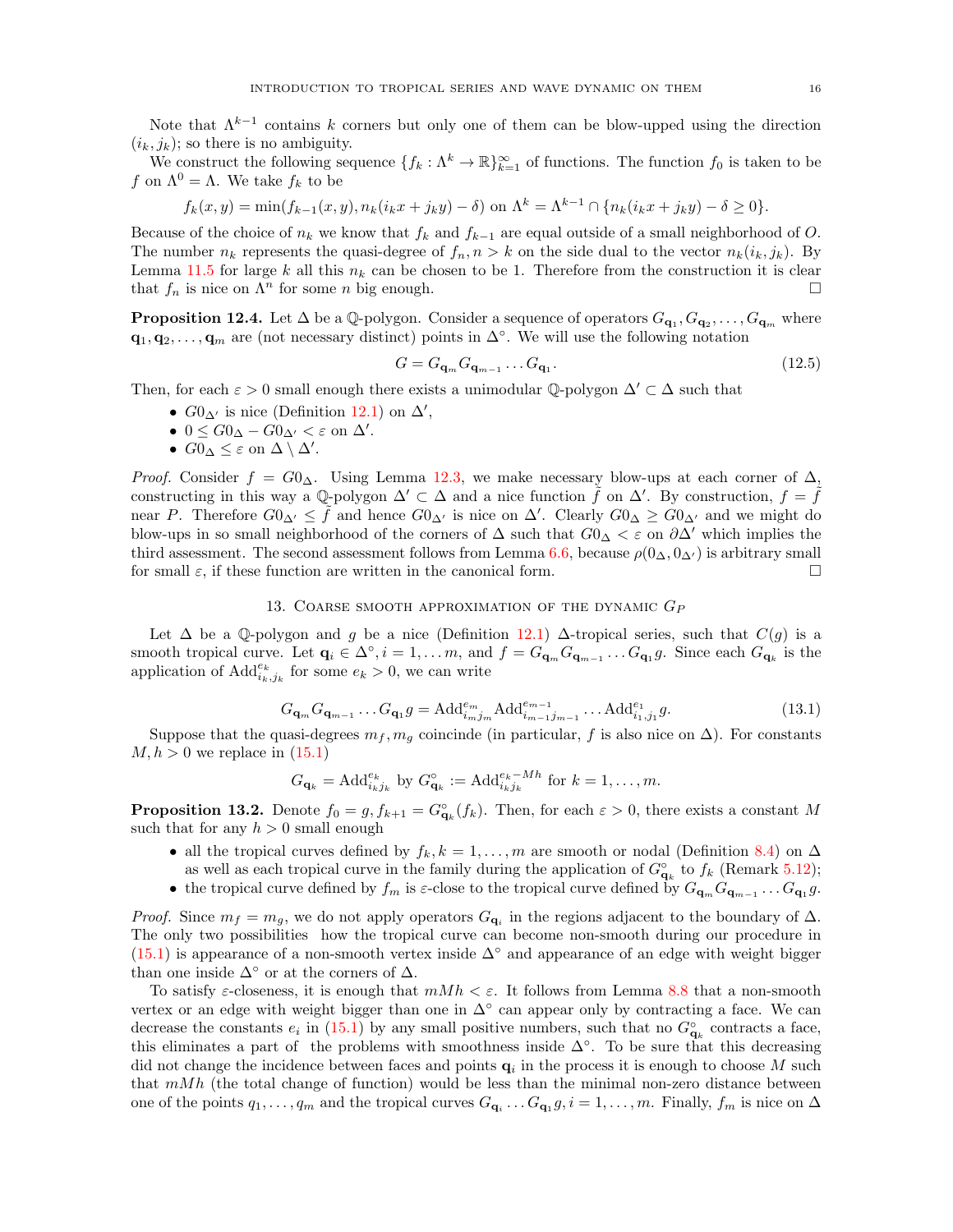<span id="page-16-1"></span>and, by Lemma [12.2,](#page-14-4) the tropical curve  $C(f_m)$  has no edges of weight bigger than one at the corners of  $\Delta$ .

### 14. Tropical symplectic area

<span id="page-16-0"></span>One may ask what are intrinsic properties of  $f_{\Omega,P}$ . We will prove that the curve  $C(f_{\Omega,P})$  solves a sort of Steiner problem, see Corollary [14.7.](#page-17-1)

**Definition 14.1** (See [\[24\]](#page-19-18)). The tropical symplectic area of an interval  $L \subset \mathbb{R}^2$  with a rational slope is  $Area(L) = ||L|| \cdot ||v||$ , where  $|| - ||$  denotes a Euclidean length and v is a primitive integer vector parallel to l. If C is an Ω-tropical curve, then its tropical symplectic area is the weighted sum of areas for its edges e, i.e.

$$
Area(C) = \sum_{e} Area(e) \cdot m_e,
$$

where  $m_e$  is the weight of the edge e (Definition [8.1\)](#page-9-0). This area may be infinite as well, if C contains infinite number of edges and the series diverges or C has edges of infinite length.

The motivation for this definition is as follows. Recall that an amoeba of an algebraic curve S in the algebraic torus  $(\mathbb{C}^*)^2$  is an image of S in  $\mathbb{R}^2$  under the logarithm map  $\log_t(z_1, z_2) = (\log_t |z_1|, \log_t |z_2|)$ . Consider a family  $\{S_t\}$  of algebraic curves in  $(\mathbb{C}^*)^2$  for  $t > 0$ . We say that  $\{S_t\}$  tropicalizes to the tropical curve C if the family  $\log_t S_t \subset \mathbb{R}^2$  converges to C when  $t \to \infty$ . It could seem that the tropicalization of  $\{S_t\}$  is defined only as a set. In fact, the multiplicities for the edges of C can be also canonically restored from the family  $S_t$ .

Consider the following symplectic form on  $(\mathbb{C}^*)^2$ :

$$
\omega = -id \log(z_1) \wedge d \log(\bar{z}_1) - id \log(z_2) \wedge d \log(\bar{z}_2).
$$

<span id="page-16-2"></span>**Proposition 14.2.** Let C be the tropicalization for  $\{S_t\}$  and B be a convex bounded open subset of  $\mathbb{R}^2$ . Then

$$
\lim_{t \to \infty} \int_{\log_t^{-1}(B) \cap S_t} \frac{1}{\log t} \omega = 4\pi^2 Area(C \cap B).
$$

This justifies the name " tropical symplectic area": it is the main part in the asymptotic for symplectic areas.

*Proof.* For a large t,  $log_t(S_t)$  is in a small neigborhood of the tropical curve C. Moreover,  $S_t$  itself will be close to a certain lift of C to the torus  $(\mathbb{C}^*)^2$ . It is performed by lifting each edge with a slope  $(p, q)$ to a piece of holomorphic cylinder  $\{(z^p, z^q) | z \in \mathbb{C}\}\)$  translated by the action of the torus. This lift is called a complex tropical curve (see [\[19\]](#page-19-21) for the details).

Therefore, we can compute the area of  $S_t$  near the limit by looking at the areas of the cylinders. There also can be minor corrections coming from the vertices of C but the corrections are small with respect to  $\log t$  and so do not appear in the final statement.

To complete the proof we need to compute the contribution from each edge in  $C \cap B$ . It is clear that for each segment in  $C \cap B$  the area of its lift is proportional to the length of the segment. So if we show that the area of the lift for the interval going from the origin to the integer vector  $(p, q)$  is equal to  $4\pi^2(p^2+q^2)\log t$  then we will be done. This computation is given by application of the following lemma for both parts of  $\omega$ .

**Lemma 14.3.** Let  $v = (p, q)$  be a primitive integer vector. Let  $C_t^{pq}$  be a lift of an interval  $[0, v]$  to the torus  $(\mathbb{C}^*)^2$  under  $\log_t$ , i.e.  $C_t^{pq} = \{(z^p, z^q) | 1 \le |z| \le t\}$ . Then

$$
\int_{C_t^{pq}} d\log(z_1) \wedge d\log(\bar{z}_1) = -4i\pi^2 p^2 \log t.
$$

*Proof.* Let  $z_1$  be  $r \exp(i\phi)$ , where  $r > 0$  and  $\phi \in [0, 2\pi]$ . Then

$$
d \log z_1 = d \log r + i \phi d\phi \text{ and}
$$

$$
d \log z_1 \wedge d \log \bar{z_1} = -id \log r \wedge d\phi^2
$$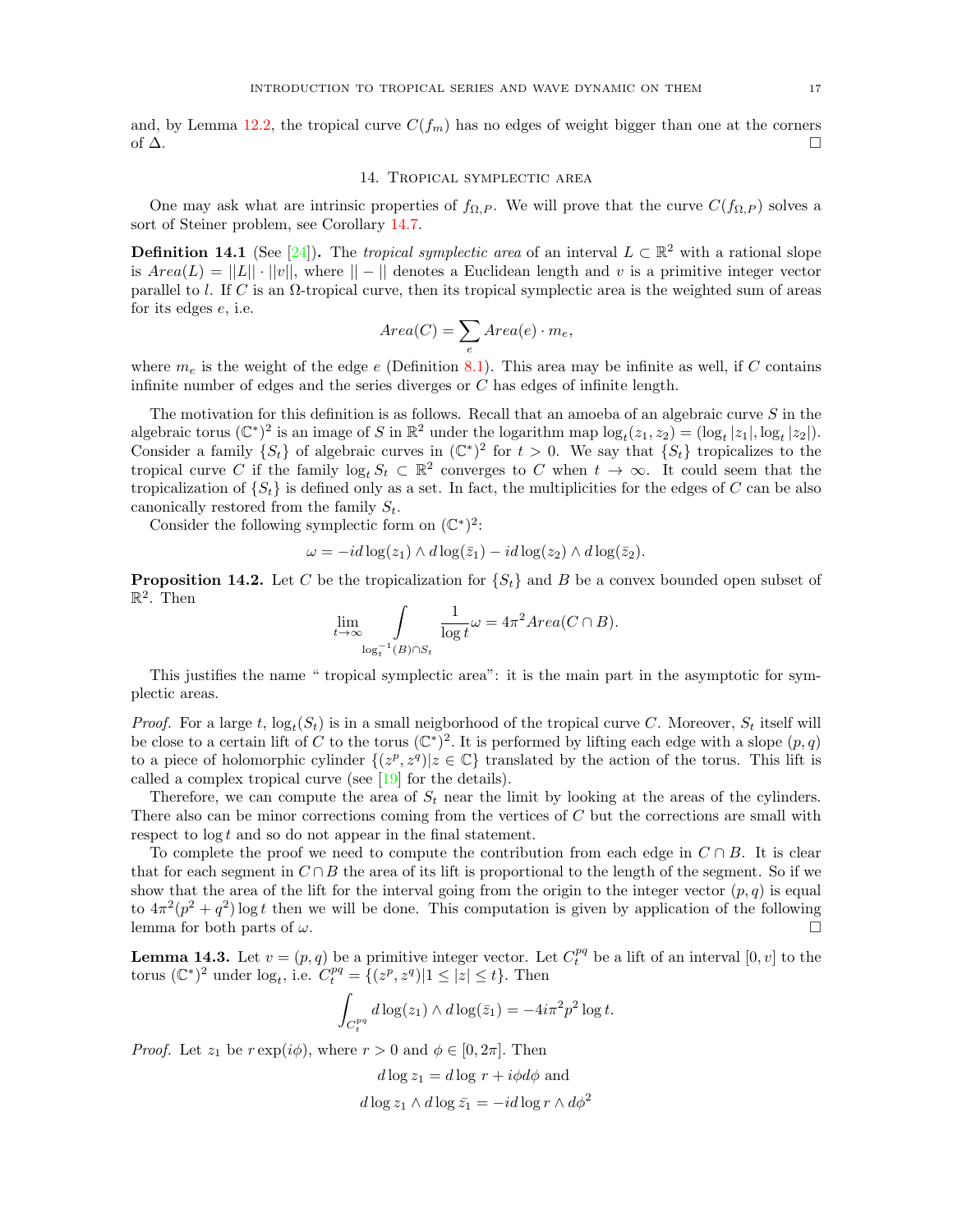<span id="page-17-0"></span>Then the left hand side of the equality we are proving is equal to

$$
-i\int_1^t \int_0^{2\pi} d\log r \wedge d\phi^2 = -4i\pi^2 p^2 \log t.
$$

**Remark 14.4.** The specific choice for  $\omega$  is not crucial while it is invariant under the action of  $(C^*)^2$ . Indeed, if  $\omega'$  is an arbitrary 2-form then its restriction to any holomorphic curve will not have contributions from pure holomorphic and anti-holomorphic parts of  $\omega'$ . So we can think that  $\omega'$  is a (1, 1)-form. There is a two dimensional family of torus-invariant  $(1,1)$ -forms. Different choices for  $\omega$  from this family correspond to coordinate dilatations on the level of tropical curves.

<span id="page-17-2"></span>Proposition [14.2](#page-16-2) suggests us that symplectic area for tropical curves should be deformation invariant. Indeed, this should follow from the fact that the 2-form  $\omega$  is closed. And indeed, we can prove the deformation invariance directly.



Figure 8. In the picture we shrink a triangular cycle. Any deformation of a tropical curve can be decomposed into such operations or their inversions.

<span id="page-17-3"></span>**Lemma 14.5.** Consider a continuous family  $C_s$  tropical curves such that for a compact set  $B \subset \mathbb{R}^2$ we have that  $C_s \setminus B$  does not depend on s. Then  $Area(C_s)$  is constant.

*Proof.* Any deformation  $C_s$  locally can be decomposed into the elementary ones. Near each vertex of C, an elementary deformation is a process of moving and shortening two edges while growing the one in the opposite direction (see Figure [8\)](#page-17-2).

Globally this corresponds to enlarging a coefficient for a tropical polynomial. For example on Figure [4](#page-7-2) we change the coefficient for the central region.

Up to a scaling, an elementary deformation simply replaces the union of segments  $[0, v_1]$  an  $[0, v_2]$ by a single segment  $[0, v_1 + v_2]$ . Here  $v_1$  and  $v_2$  are the primitive (or appropriate multiples of primitive) vectors for the edges we are moving. Denote by  $w_i$  the projection of  $v_1 + v_2$  on the line spanned by  $v_i$ (see Figure [9\)](#page-18-3). Then after the deformation the two edges together loose

$$
|v_1||w_1| + |v_2||w_2| = |v_1|(v_1 + v_2) \cdot \frac{v_1}{|v_1|} + |v_2|(v_1 + v_2) \cdot \frac{v_2}{|v_2|} = |v_1 + v_2|^2
$$

of their tropical symplectic area. On the other hand, the growing edge contributes exactly  $|v_1 + v_2|^2$ to the symplectic area of the deformed curve.

Let us get back to our specific case. Let  $\Delta$  be a compact Q-polygon and f be a  $\Delta$ -tropical polynomial with quasidegree  $m_f$  (Definition [9.6\)](#page-11-4). Then we can deform  $C(f)$  to the union of all edges e of the polygon taken with the multiplicities  $m_f(e)$ . This observation together with the deformation-invariance (Lemma [14.5\)](#page-17-3) proves the following lemma.

**Lemma 14.6.** Under the above assumptions  $Area(C(f)) = \sum$  $\sum_{e \in S(\Delta)} m_f(e) Area(e).$ 

<span id="page-17-1"></span>Corollary 14.7 (cf. Theorem 3 in [\[11\]](#page-19-1)). If  $\Delta$  is a compact Q-polygon and  $P \subset \Delta^{\circ}$  is a finite collection of points, then the tropical curve  $C(f_{\Delta,P})$  has the minimal tropical symplectic area among all  $\Delta$ -tropical curves passing through the configuration of points P.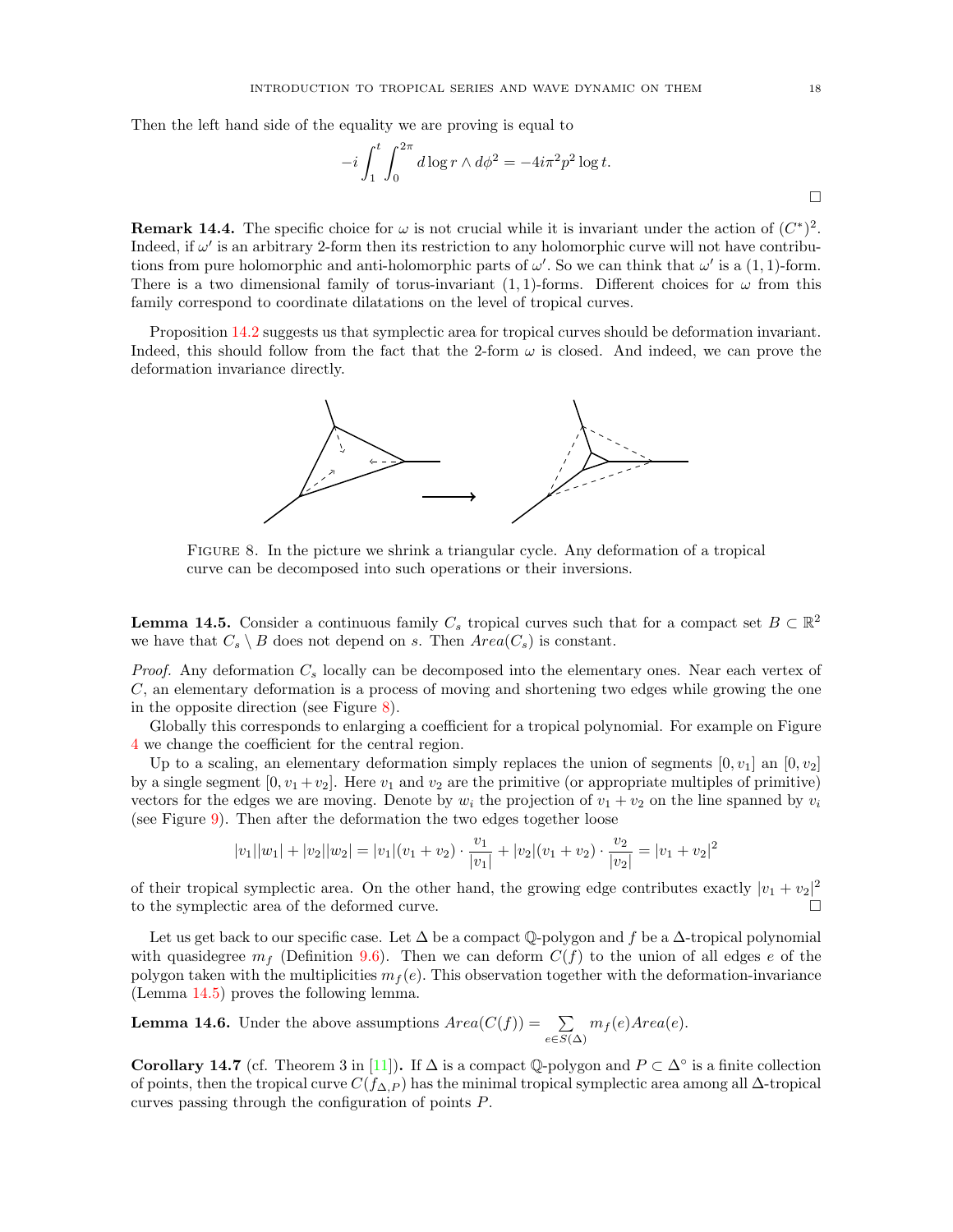<span id="page-18-3"></span><span id="page-18-1"></span>

FIGURE 9. Computing contributions for symplectic area.

Indeed, the tropical symplectic area is determined by the quasidegree, and  $f_{\Omega,P}$  has the minimal on each side of  $\Delta$  degree among the  $\Delta$ -tropical series non-smooth at P.

We should mention that the tropical symplectic area of a tropical curve already appeared in physics under the name of mass of a web  $[14]$ , where a web is a direct analog of a tropical curve. Only for curiosity we present a part of the dictionary between tropical objects and the field theory. We quote [\[2\]](#page-19-23): "On the other hand, we already know that shrinking an internal face of a string web corresponds to a bosonic zero mode ... so the mass of the web is independent of this deformation." – this reminds us the operator  $G_p$ , shrinking a face. This mass is also presented as a trace of some operator (BPS-formula, *ibidem*), and the area of a face in  $\Delta \setminus C(f)$  is interpreted there as the "tension of a monopolic string".

# 15. Summary

<span id="page-18-0"></span>For easy reference we formulate here a theorem, which summarizes most things about coarsening that we need in [\[10\]](#page-19-0).

**Theorem 3.** Choose  $\varepsilon > 0$ . For a given  $\mathbb{Q}$ -polygon  $\Delta$  and a finite set  $P \subset \Delta^{\circ}$  there exist a  $\mathbb{Q}$ -polygon  $\Delta' \subset \Delta$  and a  $\Delta'$ -tropical polynomial g such that

- a)  $g|_{\Delta'} < \varepsilon$ , the curve  $C(g)$  is smooth, and  $G_P g = G_P 0_{\Delta'}$ ,
- b)  $G_P g$  is  $\varepsilon$ -close to  $G_P 0_\Delta$ . Using Proposition [6.1](#page-7-3) let us write  $G = G_{\mathbf{q}_m} G_{\mathbf{q}_{m-1}} \dots G_{\mathbf{q}_1} g$  such that G is  $\varepsilon$ -close to  $G_P g$ and their quasi-degrees (Definition [9.6\)](#page-11-4) coincide.
- c) Then, during the calculation of G we never apply a wave operator for a face which has a common side with  $\partial \Delta'$ .

Note that in the product  $G_{\mathbf{q}_m} G_{\mathbf{q}_{m-1}} \dots G_{\mathbf{q}_1} g$  each  $G_{\mathbf{q}_k}$  is the application of  $\text{Add}_{i_k,j_k}^{e_k}$  for some  $e_k > 0$ , i.e. we increase the coefficient in the monomial  $i_k x + j_k y$  by  $e_k$ . So we have

<span id="page-18-2"></span>(Used on pages [\[16,16,16](#page-15-3)[,19\]](#page-18-1))  $G_{\mathbf{q}_m} G_{\mathbf{q}_{m-1}} \dots G_{\mathbf{q}_1} g = \text{Add}_{i_m j_m}^{e_m} \text{Add}_{i_{m-1} j_{m-1}}^{e_{m-1}} \dots \text{Add}_{i_1 j_1}^{e_1}$  $(15.1)$ 

For a constant  $M$  we replace in  $(15.1)$ 

$$
G_{\mathbf{q}_k} = \mathrm{Add}_{i_k j_k}^{e_k} \text{ by } G_{\mathbf{q}_k}^{\circ} := \mathrm{Add}_{i_k j_k}^{e_k - Mh} \text{ for } k = 1, \ldots, m.
$$

Denote  $f_0 = g, f_{k+1} = \text{Add}_{i_k j_k}^{e_k - Mh} f_k = G_{\mathbf{q}_k}^{\circ}(f_k).$ 

- d) Then there exists a constant M such that for any  $h > 0$  small enough all the tropical curves defined by  $f_k, k = 1, \ldots, m$  are smooth or nodal (Definition [8.4\)](#page-9-4) on  $\Delta$  as well as each tropical curve in the family during the application of  $G^{\circ}_{\mathbf{q}_k}$  to  $f_k$  (Remark [5.12\)](#page-7-4); and
- e) the tropical curve defined by  $f_m$  is  $\varepsilon$ -close to the tropical curve defined by  $G_{\mathbf{q}_m} G_{\mathbf{q}_{m-1}} \dots G_{\mathbf{q}_1} g$ .

Theorem [2](#page-11-2) gives a), b). Then, c) follows from the fact that the quasi-degrees of  $G, G_{P}g$  coincide. The content of Proposition [13.2](#page-15-2) is d),e).